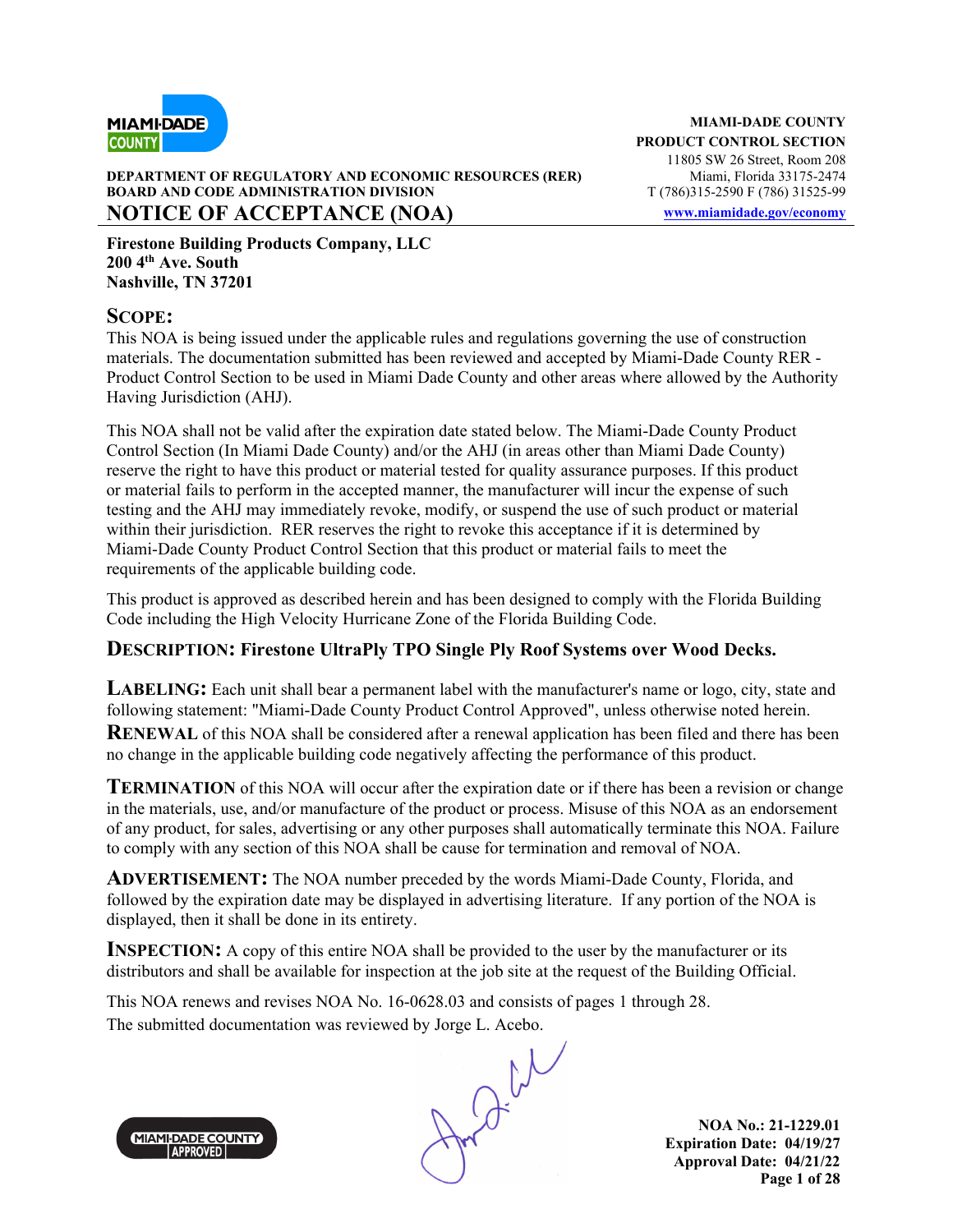### **ROOFING SYSTEM APPROVAL**

| <b>Category:</b>                | Roofing            |
|---------------------------------|--------------------|
| <b>Sub-Category:</b>            | Single Ply Roofing |
| Material:                       | <b>TPO</b>         |
| <b>Deck Type:</b>               | Wood               |
| <b>Maximum Design Pressure:</b> | $-82.5$ psf.       |

# **TRADE NAMES OF PRODUCTS MANUFACTURED OR LABELED BY APPLICANT:**

|                                                   |                   | <b>Test</b>              |                                                               |
|---------------------------------------------------|-------------------|--------------------------|---------------------------------------------------------------|
| Product                                           | <b>Dimensions</b> | <b>Specifications</b>    | <b>Product Description</b>                                    |
| <b>UltraPly TPO</b>                               | Various           | TAS 131-95<br>ASTM D6878 | Reinforced TPO 0.045" to 0.080"<br>thick membrane.            |
| <b>UltraPly TPO XR 100</b>                        | Various           | TAS 131-95<br>ASTM D6878 | Reinforced TPO 0.045" membrane<br>with 8 oz. fleece backing.  |
| <b>UltraPly TPO XR 115</b>                        | Various           | TAS 131-95<br>ASTM D6878 | Reinforced TPO 0.060" membrane<br>with 8 oz. fleece backing.  |
| <b>UltraPly TPO XR 135</b>                        | Various           | TAS 131-95<br>ASTM D6878 | Reinforced TPO .080" membrane<br>with 8 oz. fleece backing.   |
| <b>UltraPly TPO Reinforced</b><br>Curb Corner     | Various           | TAS 131-95               | TPO curb flashing.                                            |
| UltraPly 18" Curb Flashing                        | Various           | TAS 131-95               | TPO curb flashing.                                            |
| <b>UltraPly TPO Inside/Outside</b><br>Corner      | Various           | TAS 131-95               | Molded TPO for corner flashing.                               |
| <b>UltraPly TPO Large Pipe</b><br>Flashing        | Various           | TAS 131-95               | TPO flashing for large round<br>penetrations.                 |
| <b>UltraPly TPO T-Joint Cover</b>                 | Various           | TAS 131-95               | TPO flashing for T-joints.                                    |
| <b>UltraPly TPO Penetration</b><br>Kit            | Various           | TAS 131-95               | A penetration sealing kit for UltraPly<br>TPO.                |
| UltraPly TPO Walkway Pad                          | Various           | TAS 131-95               | TPO walkway pad.                                              |
| <b>UltraPly TPO Coated Metal</b>                  | Various           | TAS 131-95               | TPO laminated to hot-dipped<br>galvanized steel for flashing. |
| <b>UltraPly TPO Premium</b><br>Walkway Pad        | Various           | TAS 131-95               | TPO walkway pad.                                              |
| <b>UltraPly TPO Reinforced</b><br>Split Pipe Boot | Various           | TAS 131-95               | TPO flashing for round penetrations<br>1" to 9" in diameter.  |
| <b>UltraPly TPO 8" Reinforced</b><br>Cover Strip  | Various           | TAS 131-95               | 8" wide 60 mil TPO cover strip.                               |
| UltraPly TPO Universal Pipe<br><b>Boot</b>        | Various           | TAS 131-95               | TPO flashing for round penetrations<br>1" to 6" in diameter.  |

**TABLE 1**



**NOA No.: 21-1229.01 Expiration Date: 04/19/27 Approval Date: 04/21/22 Page 2 of 28**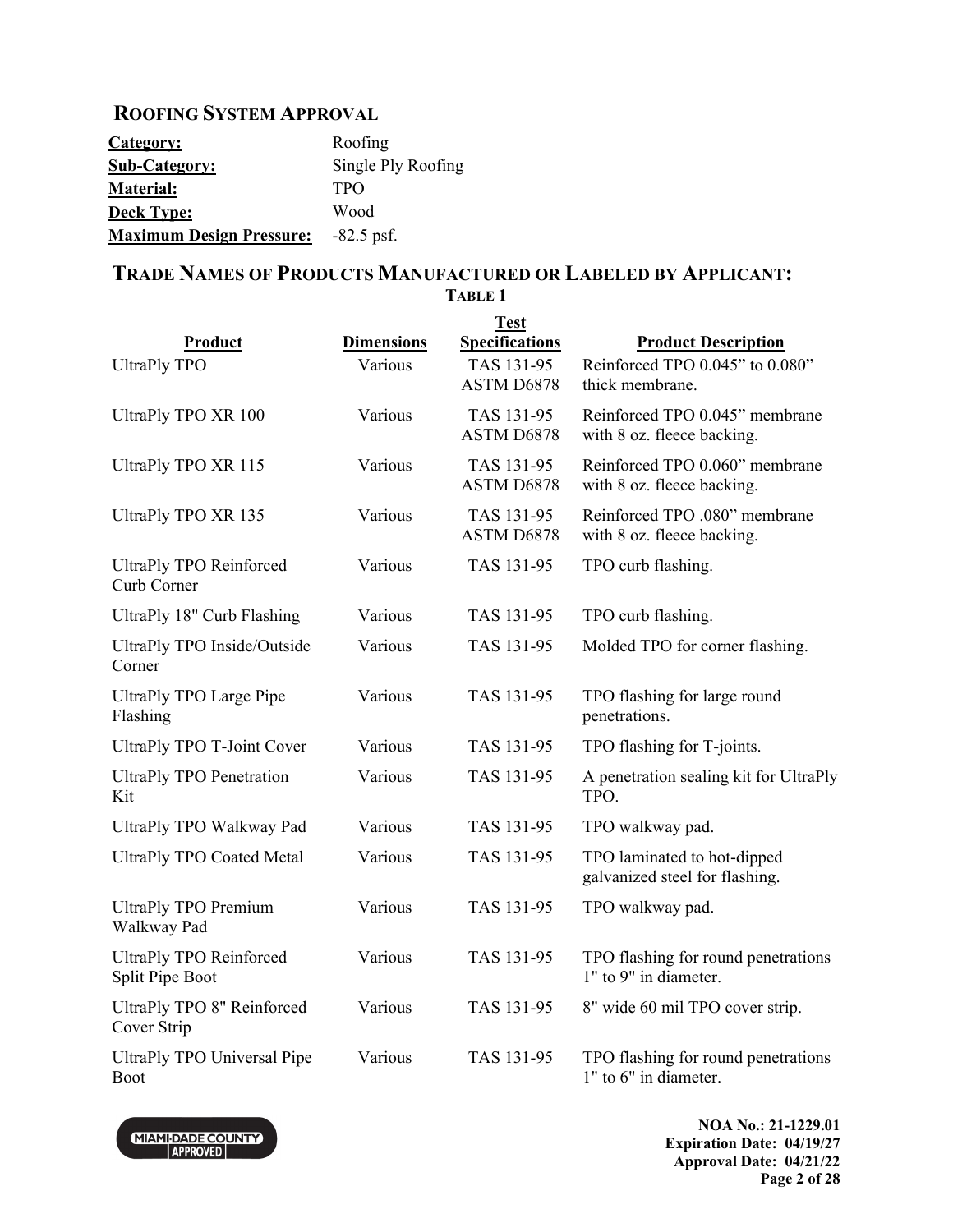|                                             |                                  | <b>Test</b>           |                                                         |
|---------------------------------------------|----------------------------------|-----------------------|---------------------------------------------------------|
| Product                                     | <b>Dimensions</b>                | <b>Specifications</b> | <b>Product Description</b>                              |
| <b>UltraPly TPO Unsupported</b><br>Flashing | Various                          | TAS 131-95            | Unreinforced TPO used for flashing.                     |
| TPO QuickSeam Flashing                      | 5-3/4" x $100'$                  | Proprietary           | Flashing material with pre-applied<br>adhesive.         |
| Single Ply QuickPrime<br>Primer             | 1 gallon                         | Proprietary           | Primer for TPO QuickSeam<br>Flashing.                   |
| Single-Ply LVOC Bonding<br>Adhesive         | 5 gallon pail                    | Proprietary           | Solvent based bonding adhesive.                         |
| Single-Ply LVOC Bonding<br>Adhesive 1168    | 5 gallon pail                    | Proprietary           | Solvent based bonding adhesive.                         |
| <b>UltraPly Bonding Adhesive</b>            | 5 gallon pail                    | Proprietary           | Solvent based bonding adhesive.                         |
| <b>Water Based Bonding</b><br>Adhesive P    | 5 gallon pail                    | Proprietary           | Water based bonding adhesive.                           |
| <b>XR Stick Membrane</b><br>Adhesive        | 5 gallon pail                    | Proprietary           | A low-rise polyurethane, low VOC,<br>membrane adhesive. |
| XR Bonding Adhesive                         | 5 gallon pail                    | Proprietary           | Solvent based adhesive.                                 |
| I.S.O. Spray R                              | 15 gallon pail<br>55 gallon drum | Proprietary           | A two-part polyurethane adhesive.                       |

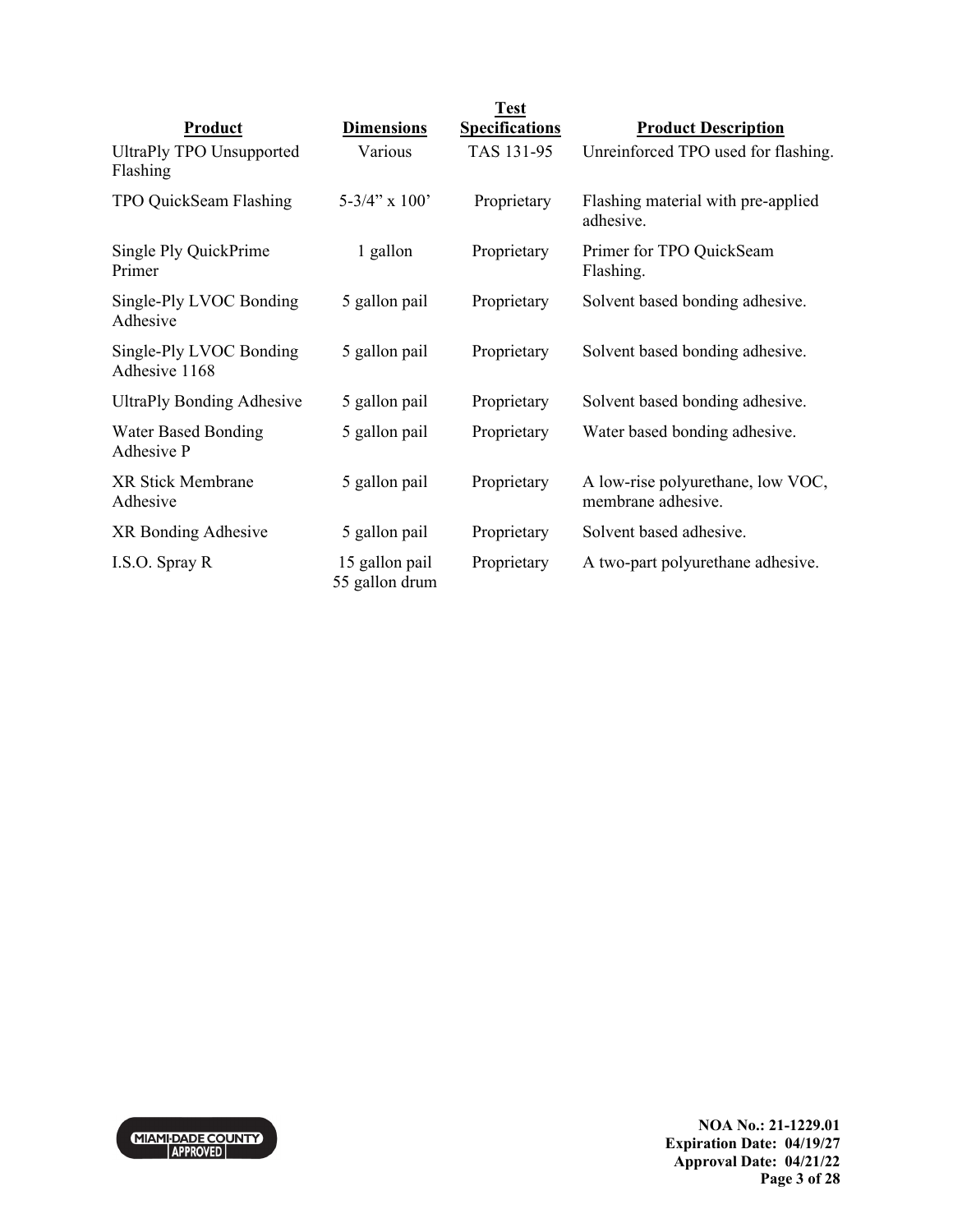# **APPROVED INSULATIONS:**

#### **TABLE 2**

| <b>Product Name</b>                                            | <b>Product Description</b>                                               | Manufacturer<br>(With Current NOA)  |
|----------------------------------------------------------------|--------------------------------------------------------------------------|-------------------------------------|
| $ISO$ 95+ GL<br>ISO 95+ GL Tapered                             | Polyisocyanurate foam insulation.                                        | Firestone Building Products Co.     |
| <b>RESISTA</b><br><b>RESISTA Tapered</b>                       | Polyisocyanurate foam core<br>laminated to a coated fiberglass<br>facer. | Firestone Building Products Co.     |
| <b>ISOGARD HD Composite</b>                                    | Polyisocyanurate with a coated<br>fiberglass facer composite insulation. | Firestone Building Products Co      |
| <b>ISOGARD HD</b>                                              | Polyisocyanurate with a coated<br>fiberglass facer.                      | Firestone Building Products Co.     |
| GenFlex ISO Insulation<br>GenFlex ISO Insulation Tapered       | Polyisocyanurate foam insulation.                                        | Firestone Building Products Co      |
| GenFlex HD ISO                                                 | Polyisocyanurate with a coated<br>fiberglass facer.                      | Firestone Building Products Co      |
| GenFlex HD Composite ISO                                       | Polyisocyanurate with a coated<br>fiberglass facer composite insulation. | Firestone Building Products Co      |
| <b>Coated Glass Facer</b><br><b>Coated Glass Facer Tapered</b> | Polyisocyanurate foam core<br>laminated to a coated fiberglass<br>facer. | Firestone Building Products Co      |
| DensDeck                                                       | Fire resistant rated gypsum.                                             | Georgia Pacific Gypsum LLC          |
| DensDeck Prime                                                 | Silicon treated gypsum.                                                  | Georgia Pacific Gypsum LLC          |
| <b>SECUROCK Glass Mat Roof</b><br>Board                        | Gypsum fiber roof board with<br>fiberglass facer.                        | United States Gypsum<br>Corporation |
| <b>SECUROCK Gypsum Fiber</b><br>Roof Board                     | Gypsum fiber roof board.                                                 | United States Gypsum<br>Corporation |

MIAMI-DADE COUNTY

**NOA No.: 21-1229.01 Expiration Date: 04/19/27 Approval Date: 04/21/22 Page 4 of 28**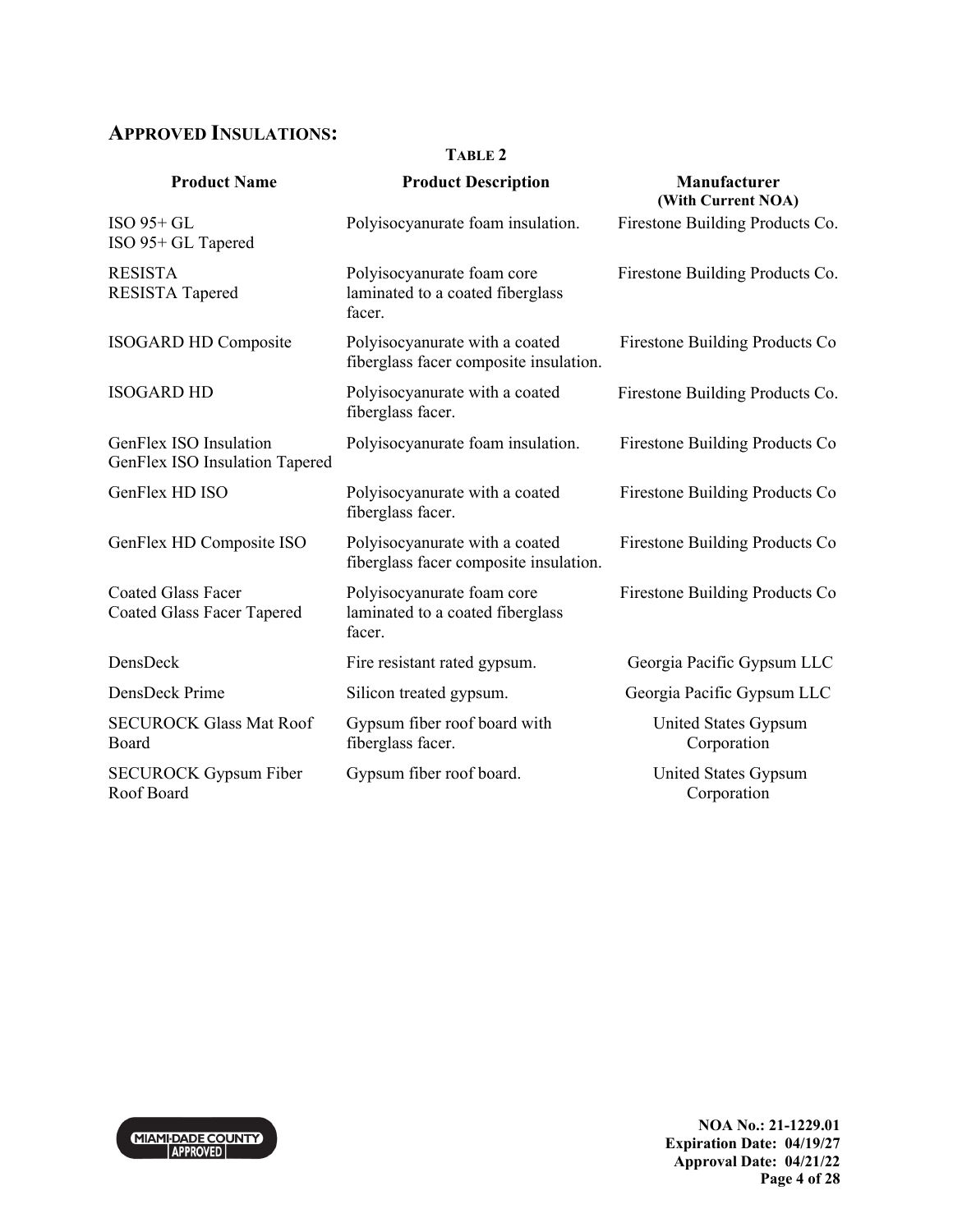# **APPROVED FASTENERS:**

#### **TABLE 3**

| Fastener<br><b>Number</b> | Product<br><b>Name</b>            | Product<br><b>Description</b>                         | <b>Dimensions</b>      | <b>Manufacturer</b><br>(With Current NOA) |
|---------------------------|-----------------------------------|-------------------------------------------------------|------------------------|-------------------------------------------|
| 1.                        | <b>Firestone Heavy Duty</b>       | #15 Fastener for steel,<br>Wood, concrete decks.      | N/A                    | <b>Firestone Building</b><br>Products Co. |
| 2.                        | Firestone All Purpose             | $#14$ Fastener for steel,<br>Wood, concrete decks.    | N/A                    | Firestone Building<br>Products Co.        |
| 3.                        | Firestone HD Seam Plate           | Metal Seam Plate with<br>Eyehooks.                    | $2 - 3/8"$<br>diameter | Firestone Building<br>Products Co.        |
| 4.                        | UltraPly TPO InvisiWeld<br>Plates | High-performance TPO<br>membrane fastening<br>system. | 3" diameter            | Firestone Building<br>Products Co.        |
| 5.                        | <b>Insulation Fastening Plate</b> | Insulation plate for use<br>with Firestone Fasteners. | 3" diameter            | Firestone Building<br>Products Co.        |
| 6.                        | InvisiWeld-S Plates               | Induction welding plate.                              | 3" diameter            | Firestone Building<br>Products Co.        |
| 7.                        | PermaMop                          | Roofing Asphalt                                       | 100 lb.<br>container   | Owens Corning                             |

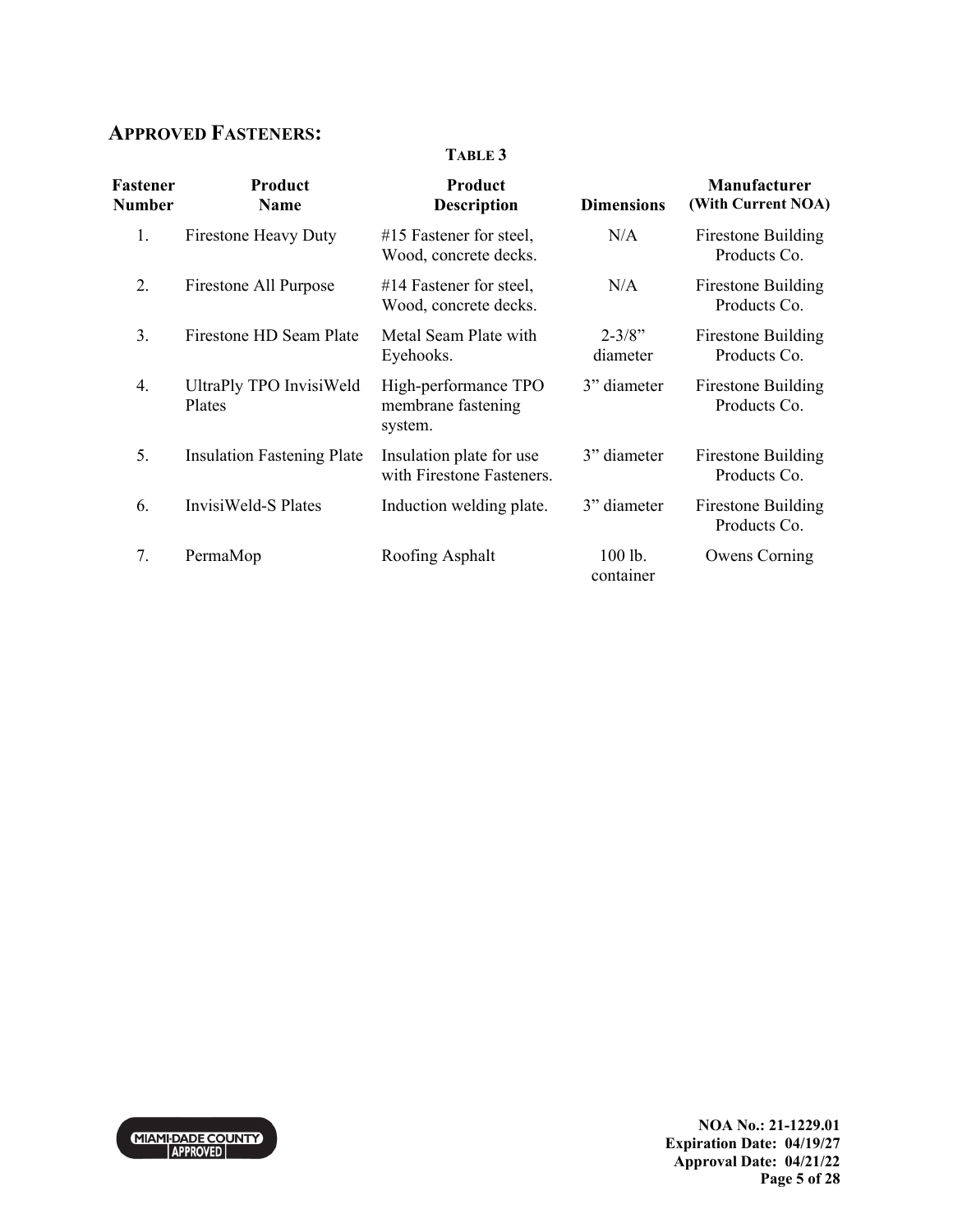## **EVIDENCE SUBMITTED:**

| <b>Test Agency</b>                        | <b>Test Identifier</b> | <b>Description</b>      | <b>Date</b> |
|-------------------------------------------|------------------------|-------------------------|-------------|
| UL LLC                                    | 01NK17982              | <b>UL790</b>            | 06/05/01    |
|                                           | 00NK43467              | <b>UL790</b>            | 01/22/01    |
|                                           | 99NK5401               | <b>UL790</b>            | 08/17/99    |
|                                           | 99NK3276               | <b>UL790</b>            | 03/30/99    |
|                                           | 98NK39140              | <b>UL790</b>            | 05/13/99    |
|                                           | 03NK34486              | <b>UL790</b>            | 03/22/05    |
|                                           | 10NK13003              | <b>UL1897/TAS 114-J</b> | 07/17/12    |
|                                           | R9516                  | <b>UL790</b>            | 03/25/22    |
| <b>FM</b> Approvals                       | 3006983                | 4470                    | 02/08/00    |
|                                           | 3004249                | 4470                    | 11/03/99    |
|                                           | 3003830                | 4470                    | 05/26/99    |
|                                           | 3001925                | 4470                    | 05/24/99    |
|                                           | 3014031                | 4470                    | 07/22/02    |
|                                           | 3014918                | 4470                    | 12/17/03    |
|                                           | 3012931                | 4470                    | 04/04/04    |
|                                           | 3016670                | 4470                    | 04/29/04    |
|                                           | 3017120                | 4470                    | 04/30/04    |
|                                           | 3020394                | 4470                    | 09/03/04    |
|                                           | 3022988                | 4470                    | 01/28/05    |
|                                           | 3051348                | 4470                    | 01/13/14    |
|                                           | 3019991                | 4470                    | 09/20/05    |
| Atlantic & Caribbean Roof Consulting, LLC | <b>ACRC 06-030</b>     | <b>TAS 114-J</b>        | 08/21/06    |
| <b>Trinity</b> <sub>ERD</sub>             | F8960.04.08-R1         | <b>TAS 114-F</b>        | 06/23/08    |
|                                           | F45600.09.13-R1        | TAS 131/ASTM D6878      | 9/13/13     |
| <b>PRI Construction Materials</b>         | FBP-122-02-01.1        | <b>TAS 114-J</b>        | 07/23/13    |
| Technologies, LLC                         | FBP-145-02-01          | TAS 131/ASTM D6878      | 06/26/14    |
|                                           | FBP-220-02-01.1        | <b>TAS 114-J</b>        | 01/29/15    |
|                                           | FBP-213-02-01          | <b>TAS 114-J</b>        | 04/28/14    |
|                                           | FBP-125-02-01          | <b>TAS 114-C</b>        | 07/23/13    |
|                                           | FBP-239-02-01          | <b>TAS 114-J</b>        | 07/15/15    |
|                                           | FBP-233-02-01          | <b>TAS 114-J</b>        | 06/22/16    |
|                                           | FBP-233-02-02          | <b>TAS 114-C</b>        | 04/03/15    |
|                                           | FBP-044-02-01.8        | TAS 114-D, H, J         | 02/04/16    |
|                                           |                        | <b>TAS 117-B</b>        |             |
|                                           | FBP-165-02-01A         | <b>TAS 114-J</b>        | 04/28/14    |
|                                           | FBP-094-02-01          | TAS 131/ASTM D6878      | 11/20/13    |
|                                           | FBP-063-02-01          | <b>TAS 114-E</b>        | 07/10/12    |
|                                           | FBP-196-02-04.1        | <b>TAS 114-J</b>        | 10/21/14    |
|                                           | FBP-324-02-01          | <b>TAS 117-B</b>        | 03/21/17    |
|                                           | FBP-230-02-01          | <b>TAS 114-J</b>        | 04/02/15    |

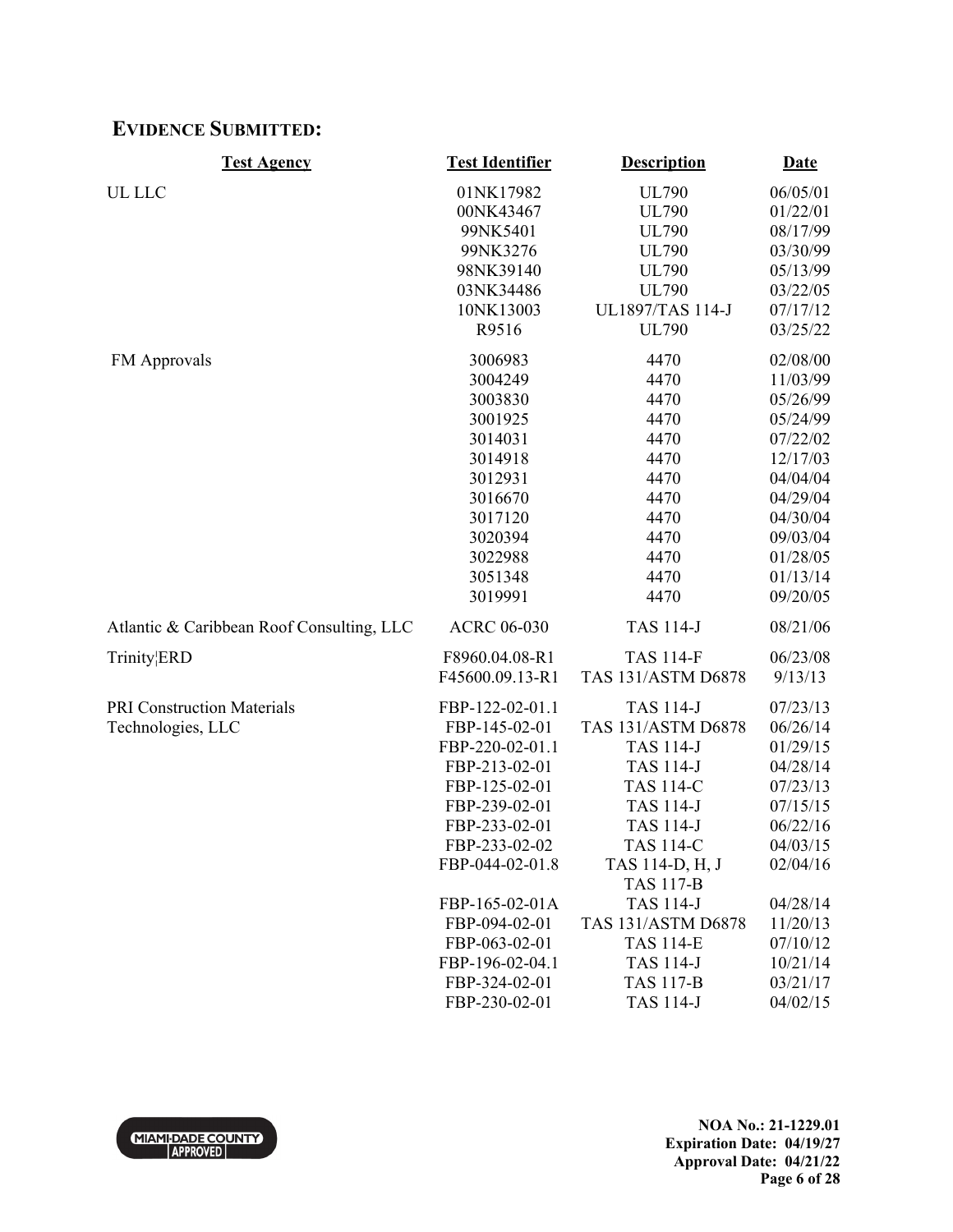### **APPROVED ASSEMBLIES:**

| <b>Membrane Type:</b>    | Single Ply, TPO                                                                                                                                                                                                        |
|--------------------------|------------------------------------------------------------------------------------------------------------------------------------------------------------------------------------------------------------------------|
| Deck Type 11:            | Wood, Insulated                                                                                                                                                                                                        |
| <b>Deck Description:</b> | 19/32" or greater plywood attached to min. 2" x 4" supports spaced max. 24"<br>with 0.113-inch x 2-3/8-inch ring shank nails spaced 6" o.c. at the perimeter of<br>plywood and spaced 6" o.c. at the field of plywood. |

**System Type C(1):** Membrane induction welded over mechanically attached insulation.

**All General and System Limitations apply. Roof accessories not listed in Table 1 of this NOA are not approved and shall not be installed unless said accessories demonstrate compliance with prescriptive Florida Building Code requirements and are field fabricated utilizing the approved membranes listed in Table 1.**

| <b>Base Insulation Layer (Optional)</b>                                   | <b>Insulation Fasteners</b> | <b>Fastener</b>         |
|---------------------------------------------------------------------------|-----------------------------|-------------------------|
|                                                                           | (Table 3)                   | Density/ft <sup>2</sup> |
| RESISTA, Coated Glass Facer, ISO 95+ GL, GenFlex ISO Insulation           |                             |                         |
| Minimum 1" thick                                                          | NA.                         | <b>NA</b>               |
| <b>Top Insulation Layer</b>                                               | <b>Insulation Fasteners</b> | <b>Fastener</b>         |
|                                                                           | (Table 3)                   | Density/ $ft^2$         |
| DensDeck, SECUROCK Glass Mat Roof Board, SECUROCK Gypsum Fiber Roof Board |                             |                         |
| Minimum 1/4" thick                                                        | 1 with 4 or $6$             | 1:4 $ft^2$              |
| <b>ISOGARD HD, GenFlex HD ISO</b>                                         |                             |                         |
| Minimum $\frac{1}{2}$ " thick                                             | 1 with 4 or $6$             | 1:4 ft <sup>2</sup>     |
| <b>RESISTA, Coated Glass Facer</b>                                        |                             |                         |
| Minimum 1" thick                                                          | 1 with 4 or $6$             | 1:4 $ft^2$              |
| <b>ISOGARD HD Composite, GenFlex HD Composite ISO</b>                     |                             |                         |
| Minimum 1-1/2" thick                                                      | 1 with 4 or $6$             | 1:4 $ft^2$              |

| <b>Membrane:</b>      | Minimum 45 mil UltraPly TPO membrane induction welded at each UltraPly       |
|-----------------------|------------------------------------------------------------------------------|
|                       | TPO InvisiWeld Plate or InvisiWeld-S Plate. The 2" wide side laps are sealed |
|                       | with a minimum 1.5" heat weld.                                               |
| <b>Maximum Design</b> |                                                                              |
| <b>Pressure:</b>      | -52.5 psf. (See General Limitation #9)                                       |

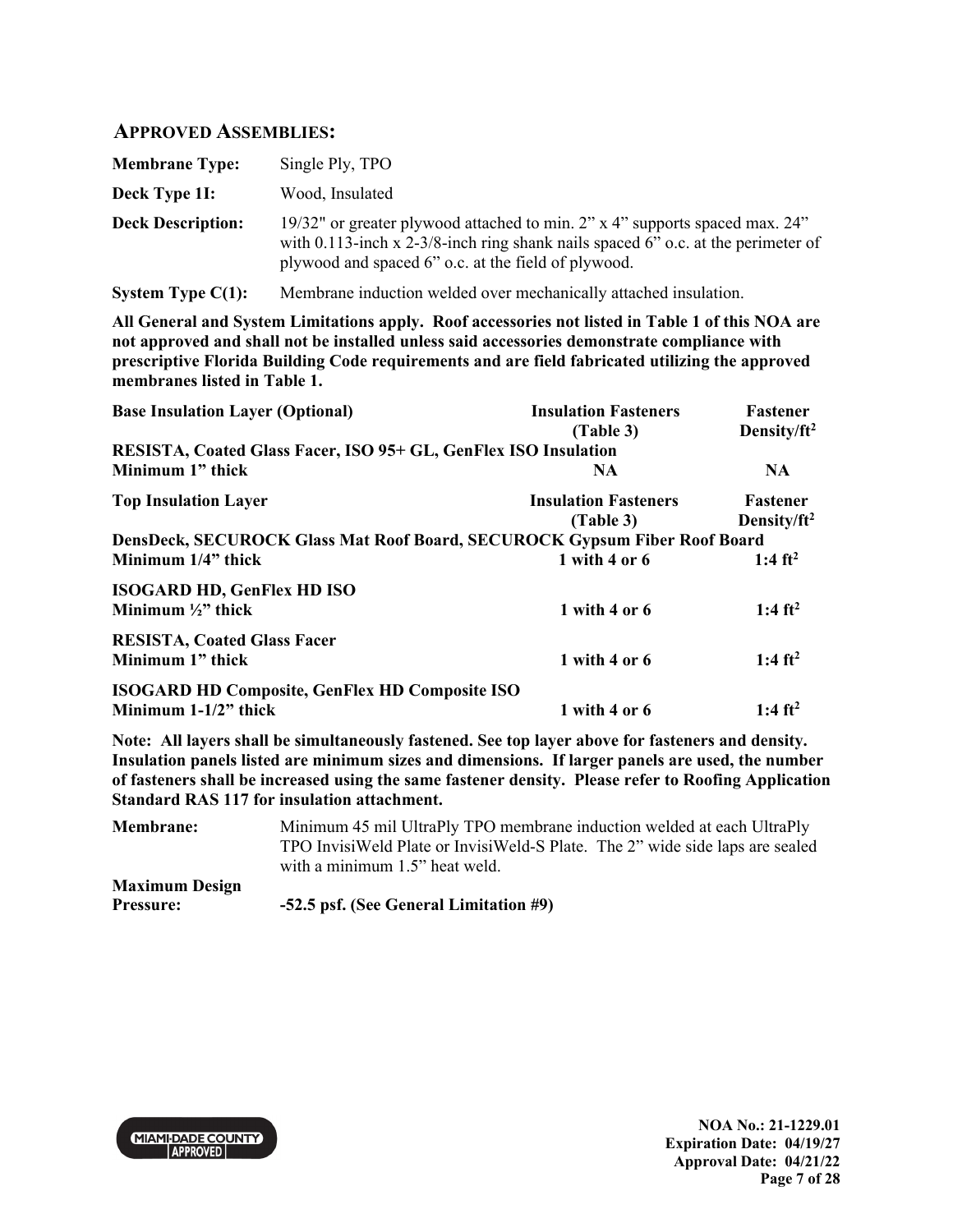| <b>Membrane Type:</b>    | Single Ply, TPO                                                                                                                                                                                                        |
|--------------------------|------------------------------------------------------------------------------------------------------------------------------------------------------------------------------------------------------------------------|
| Deck Type 11:            | Wood, Insulated                                                                                                                                                                                                        |
| <b>Deck Description:</b> | 19/32" or greater plywood attached to min. 2" x 4" supports spaced max. 24"<br>with 0.113-inch x 2-3/8-inch ring shank nails spaced 6" o.c. at the perimeter of<br>plywood and spaced 6" o.c. at the field of plywood. |

**System Type C(2):** Membrane adhered over mechanically attached insulation.

**All General and System Limitations apply. Roof accessories not listed in Table 1 of this NOA are not approved and shall not be installed unless said accessories demonstrate compliance with prescriptive Florida Building Code requirements and are field fabricated utilizing the approved membranes listed in Table 1.**

| <b>Base Insulation Layer (Optional)</b>                                          | <b>Insulation Fasteners</b><br>(Table 3) | <b>Fastener</b><br>Density/ft <sup>2</sup> |
|----------------------------------------------------------------------------------|------------------------------------------|--------------------------------------------|
| RESISTA, Coated Glass Facer, ISO 95+ GL, GenFlex ISO Insulation                  |                                          |                                            |
| Minimum $1/2$ " thick                                                            | NA.                                      | <b>NA</b>                                  |
| <b>Top Insulation Layer</b>                                                      | <b>Insulation Fasteners</b><br>(Table 3) | <b>Fastener</b><br>Density/ $ft^2$         |
| DensDeck Prime, SECUROCK Gypsum Fiber Roof Board<br>Minimum $1/2$ " thick        | 1 or 2 with 5                            | 1:2.7 $ft^2$                               |
| <b>RESISTA, Coated Glass Facer</b><br>Minimum 2" thick                           | 1 or 2 with 5                            | 1:2.7 $ft^2$                               |
| <b>ISOGARD HD Composite, GenFlex HD Composite ISO</b><br>Minimum $1-1/2$ " thick | 1 or 2 with 5                            | $1:2.7$ ft <sup>2</sup>                    |

| <b>Membrane:</b>      | Minimum 60 mil UltraPly TPO membrane is fully adhered with UltraPly                                      |
|-----------------------|----------------------------------------------------------------------------------------------------------|
|                       | Bonding Adhesive, Single-Ply LVOC Bonding Adhesive or Single-Ply Bonding                                 |
|                       | Adhesive LVOC 1168 applied at a rate of $45 - 60$ ft <sup>2</sup> /gal. or Water Based                   |
|                       | Bonding Adhesive P applied at a rate of 100-120 $\frac{\text{ft}^2}{\text{gal}}$ . The 2" wide side laps |
|                       | are sealed with a minimum 1.5" heat weld.                                                                |
| <b>Maximum Design</b> |                                                                                                          |
| <b>Pressure:</b>      | -52.5 psf. (See General Limitation #9)                                                                   |

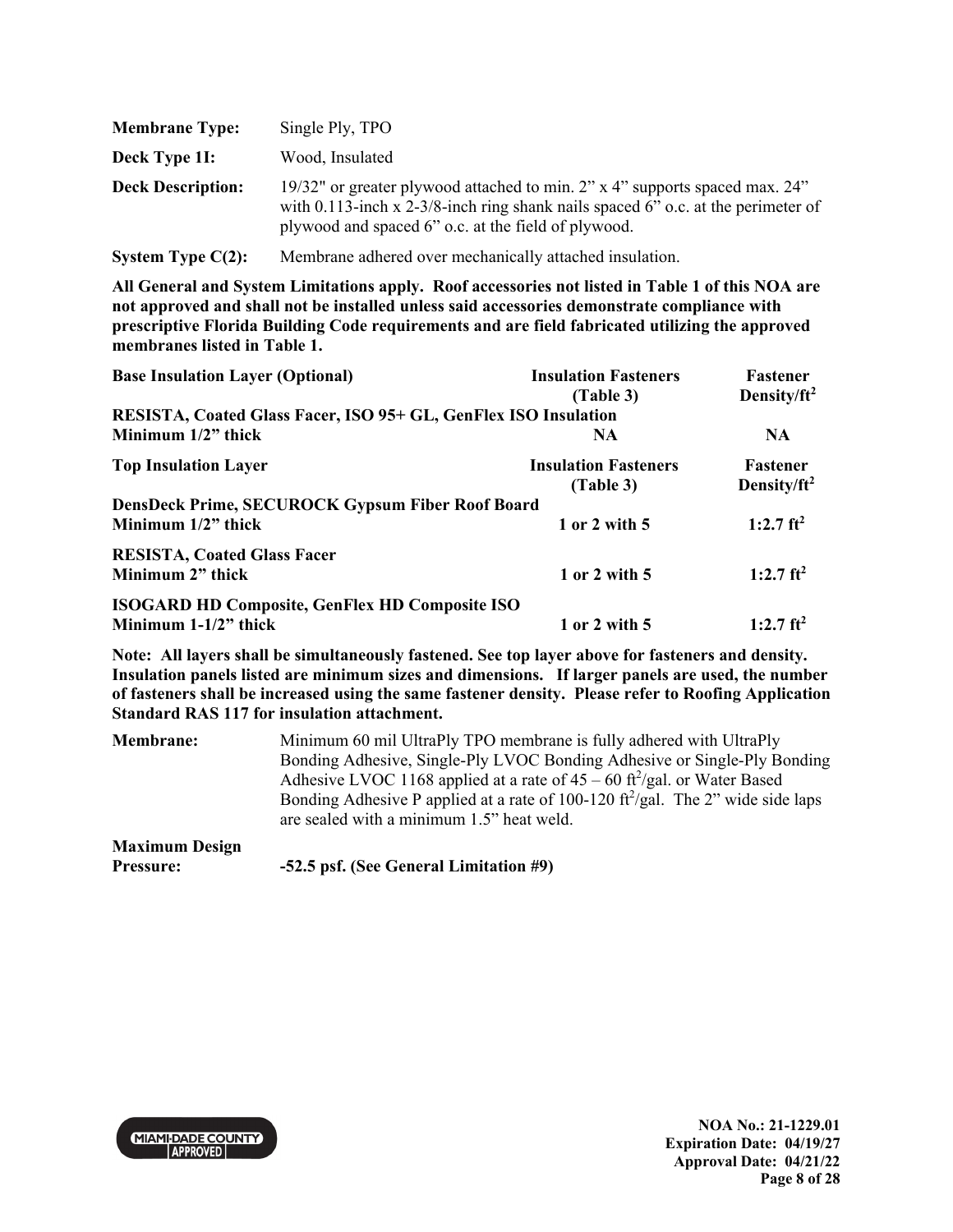| <b>Membrane Type:</b>    | Single Ply, TPO                                                                                                                                                                                                        |
|--------------------------|------------------------------------------------------------------------------------------------------------------------------------------------------------------------------------------------------------------------|
| Deck Type 11:            | Wood, Insulated                                                                                                                                                                                                        |
| <b>Deck Description:</b> | 19/32" or greater plywood attached to min. 2" x 4" supports spaced max. 24"<br>with 0.113-inch x 2-3/8-inch ring shank nails spaced 6" o.c. at the perimeter of<br>plywood and spaced 6" o.c. at the field of plywood. |

**System Type C(3):** Membrane adhered over mechanically attached insulation.

**All General and System Limitations apply. Roof accessories not listed in Table 1 of this NOA are not approved and shall not be installed unless said accessories demonstrate compliance with prescriptive Florida Building Code requirements and are field fabricated utilizing the approved membranes listed in Table 1.**

| <b>Base Insulation Layer (Optional)</b>                         | <b>Insulation Fasteners</b> | Fastener                |
|-----------------------------------------------------------------|-----------------------------|-------------------------|
|                                                                 | (Table 3)                   | Density/ft <sup>2</sup> |
| RESISTA, Coated Glass Facer, ISO 95+ GL, GenFlex ISO Insulation |                             |                         |
| Minimum 1" thick                                                | <b>NA</b>                   | <b>NA</b>               |
| <b>Top Insulation Layer</b>                                     | <b>Insulation Fasteners</b> | <b>Fastener</b>         |
|                                                                 | (Table 3)                   | Density/ $ft^2$         |
| <b>SECUROCK Gypsum Fiber Roof Board</b>                         |                             |                         |
| Minimum 1/2" thick                                              | 1 or 2 with 5               | 1:1.78 $ft^2$           |
| <b>ISOGARD HD Composite, GenFlex HD Composite ISO</b>           |                             |                         |
| Minimum $1-1/2$ " thick                                         | 1 or 2 with 5               | 1:1.78 $ft^2$           |

**Note: All layers shall be simultaneously fastened. See top layer above for fasteners and density. Insulation panels listed are minimum sizes and dimensions. If larger panels are used, the number of fasteners shall be increased using the same fastener density. Please refer to Roofing Application Standard RAS 117 for insulation attachment.**

| <b>Membrane:</b> | Minimum 45 mil UltraPly TPO membrane is fully adhered with UltraPly<br>Bonding Adhesive, Single-Ply LVOC Bonding Adhesive or Single-Ply Bonding<br>Adhesive LVOC 1168 applied at a rate of $45 - 60$ ft <sup>2</sup> /gal. The 2" wide side laps<br>are sealed with a minimum 1.5" heat weld.<br>Or<br>Minimum UltraPly TPO XR 100 membrane fully adhered to SECUROCK |
|------------------|-----------------------------------------------------------------------------------------------------------------------------------------------------------------------------------------------------------------------------------------------------------------------------------------------------------------------------------------------------------------------|
|                  | Gypsum Fiber Roof Board Only with XR Bonding Adhesive applied at a rate of<br>70 to 90 ft <sup>2</sup> /gal. to the substrate only. The 2" wide side laps are sealed with a<br>minimum 1.5" heat weld.                                                                                                                                                                |
|                  | 0r<br>Minimum UltraPly TPO XR 100 membrane fully adhered to SECUROCK<br>Gypsum Fiber Roof Board Only with Owens Corning PermaMop Asphalt or<br>ASTM D 312, Type IV Asphalt applied at a rate of 25 to 40 lbs./100 ft <sup>2</sup> . The 2"<br>wide side laps are sealed with a minimum 1.5" heat weld.                                                                |
| Maximum Decian   |                                                                                                                                                                                                                                                                                                                                                                       |

**Maximum Design** 

**Pressure: -67.5 psf. (See General Limitation #7)** 

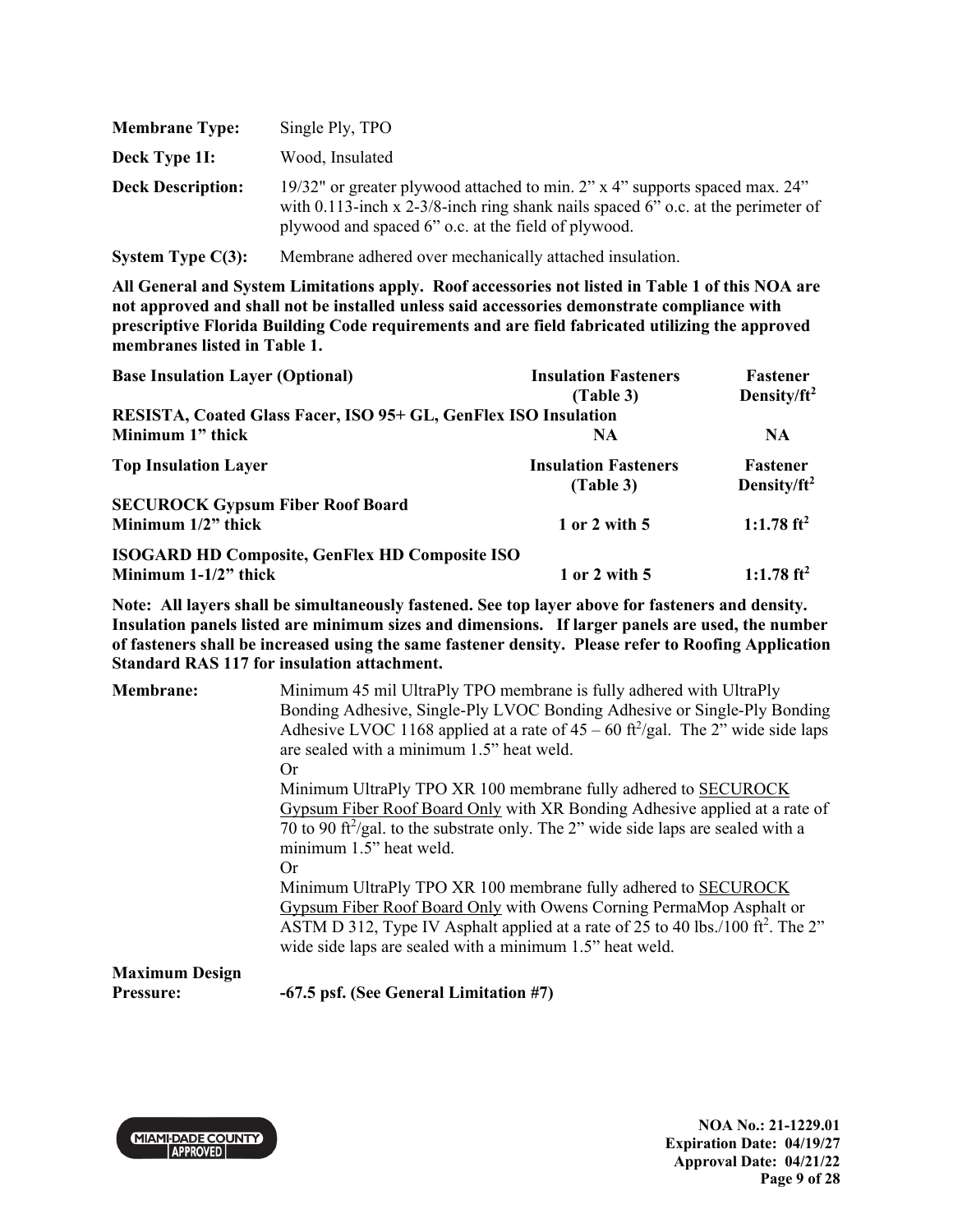| <b>Membrane Type:</b>    | Single Ply, TPO                                                                                                                                                                                                           |
|--------------------------|---------------------------------------------------------------------------------------------------------------------------------------------------------------------------------------------------------------------------|
| Deck Type 11:            | Wood, Insulated                                                                                                                                                                                                           |
| <b>Deck Description:</b> | 19/32" or greater plywood attached to min. 2" x 4" supports spaced max. 24"<br>with 0.113-inch x 2-3/8-inch ring shank nails spaced $6$ " o.c. at the perimeter of<br>plywood and spaced 6" o.c. at the field of plywood. |
| System Type $C(4)$ :     | Membrane adhered over mechanically attached insulation.                                                                                                                                                                   |

| <b>Base Insulation Layer (Optional)</b>                                            | <b>Insulation Fasteners</b> | Fastener                |
|------------------------------------------------------------------------------------|-----------------------------|-------------------------|
|                                                                                    | (Table 3)                   | Density/ft <sup>2</sup> |
| RESISTA, Coated Glass Facer, ISO 95+ GL, GenFlex ISO Insulation                    |                             |                         |
| Minimum 1" thick                                                                   | <b>NA</b>                   | <b>NA</b>               |
| <b>Top Insulation Layer</b>                                                        | <b>Insulation Fasteners</b> | <b>Fastener</b>         |
|                                                                                    | (Table 3)                   | Density/ $ft^2$         |
| <b>RESISTA, Coated Glass Facer,</b>                                                |                             |                         |
| Minimum 1" thick                                                                   | 1 or 2 with 5               | 1:1.6 $ft^2$            |
| ISO 95+ GL, GenFlex ISO Insulation, ISOGARD HD Composite, GenFlex HD Composite ISO |                             |                         |
| Minimum $1-1/2$ " thick                                                            | 1 or 2 with 5               | 1:1.6 $ft^2$            |
| <b>DensDeck Prime, SECUROCK Gypsum Fiber Roof Board</b>                            |                             |                         |
| Minimum $\frac{1}{2}$ thick                                                        | 1 or 2 with 5               | 1:1.6 ft <sup>2</sup>   |

| <b>Membrane:</b>      | Minimum 45 mil UltraPly TPO membrane is fully adhered with UltraPly                         |
|-----------------------|---------------------------------------------------------------------------------------------|
|                       | Bonding Adhesive, Single-Ply LVOC Bonding Adhesive or Single-Ply LVOC                       |
|                       | Bonding Adhesive 1168 applied at a rate of $45 - 60$ ft <sup>2</sup> /gal. The 2" wide side |
|                       | laps are sealed with a minimum 1.5" heat weld.                                              |
| <b>Maximum Design</b> |                                                                                             |
| <b>Pressure:</b>      | -45 psf. (See General Limitation #7)                                                        |

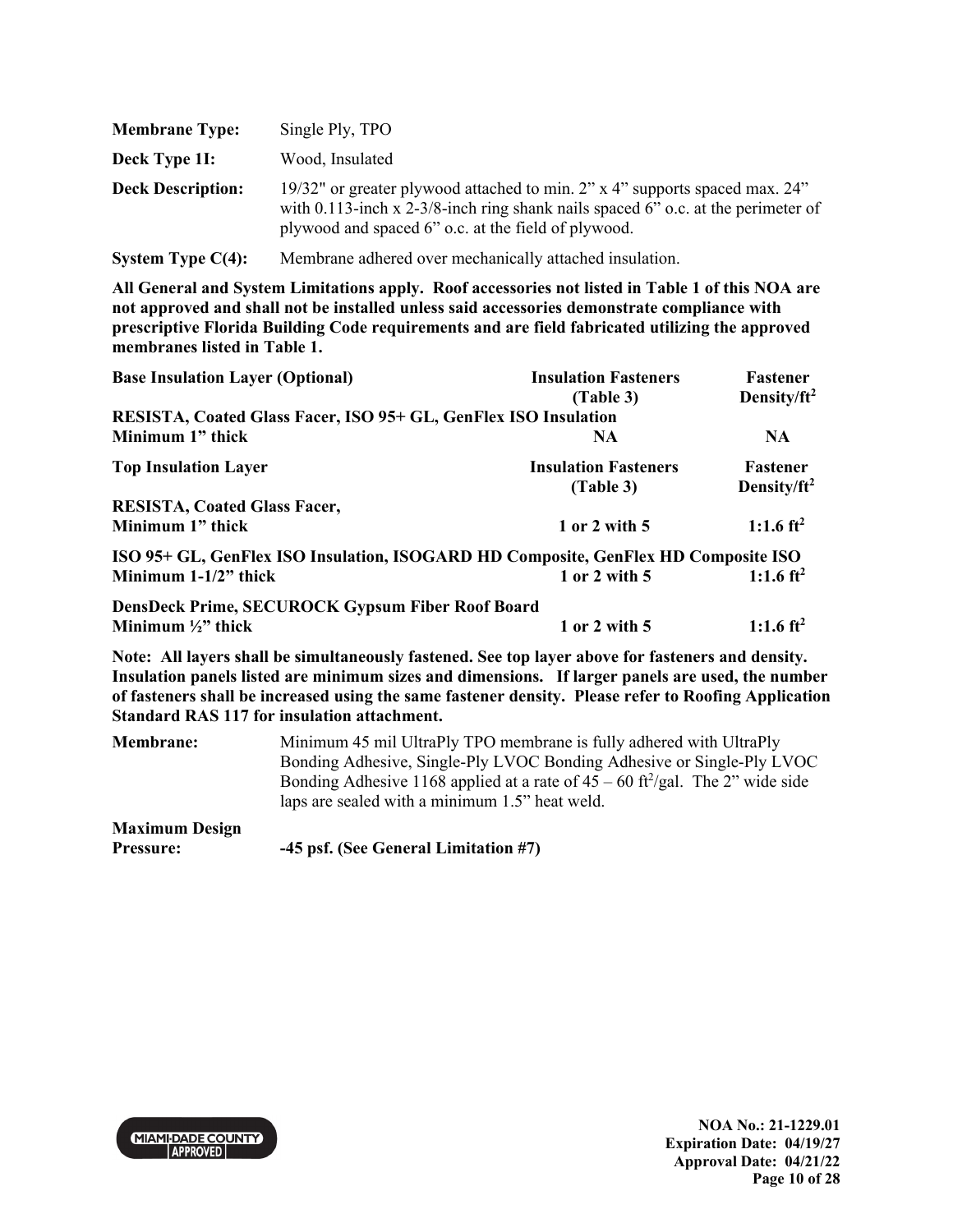| <b>Membrane Type:</b>    | Single Ply, TPO                                                                                                                                                                                                        |
|--------------------------|------------------------------------------------------------------------------------------------------------------------------------------------------------------------------------------------------------------------|
| Deck Type 11:            | Wood, Insulated                                                                                                                                                                                                        |
| <b>Deck Description:</b> | 19/32" or greater plywood attached to min. 2" x 4" supports spaced max. 24"<br>with 0.113-inch x 2-3/8-inch ring shank nails spaced 6" o.c. at the perimeter of<br>plywood and spaced 6" o.c. at the field of plywood. |
| System Type $C(5)$ :     | Membrane adhered over mechanically attached insulation.                                                                                                                                                                |

**membranes listed in Table 1.**

| <b>Insulation Fasteners</b><br>(Table 3)                        | Fastener<br>Density/ $ft^2$ |
|-----------------------------------------------------------------|-----------------------------|
| RESISTA, Coated Glass Facer, ISO 95+ GL, GenFlex ISO Insulation |                             |
| <b>NA</b>                                                       | <b>NA</b>                   |
| <b>Insulation Fasteners</b>                                     | Fastener                    |
|                                                                 | Density/ft <sup>2</sup>     |
| 1 or 2 with 5                                                   | $1:2.67$ ft <sup>2</sup>    |
| <b>ISOGARD HD Composite, GenFlex HD Composite ISO</b>           | (Table 3)                   |

**Note: All layers shall be simultaneously fastened. See top layer above for fasteners and density. Insulation panels listed are minimum sizes and dimensions. If larger panels are used, the number of fasteners shall be increased using the same fastener density. Please refer to Roofing Application Standard RAS 117 for insulation attachment.**

**Membrane:** Minimum 45 mil UltraPly TPO membrane is fully adhered with UltraPly Bonding Adhesive, Single-Ply LVOC Bonding Adhesive or Single-Ply LVOC Bonding Adhesive 1168 applied at a rate of  $45 - 60$  ft<sup>2</sup>/gal. or Water Based Bonding Adhesive P applied at a rate of 100-120  $\frac{\text{ft}^2}{\text{gal}}$ . The 2" wide side laps are sealed with a minimum 1.5" heat weld. Or Minimum UltraPly TPO XR 100 membrane adhered with XR Stick Membrane Adhesive or ISO Spray R applied in  $\frac{3}{4}$ " to 1" wide ribbons spaced 12" o.c. The 2" wide side laps are sealed with a minimum 1.5" heat weld. **Maximum Design Pressure: -45 psf. (See General Limitation #7)** 

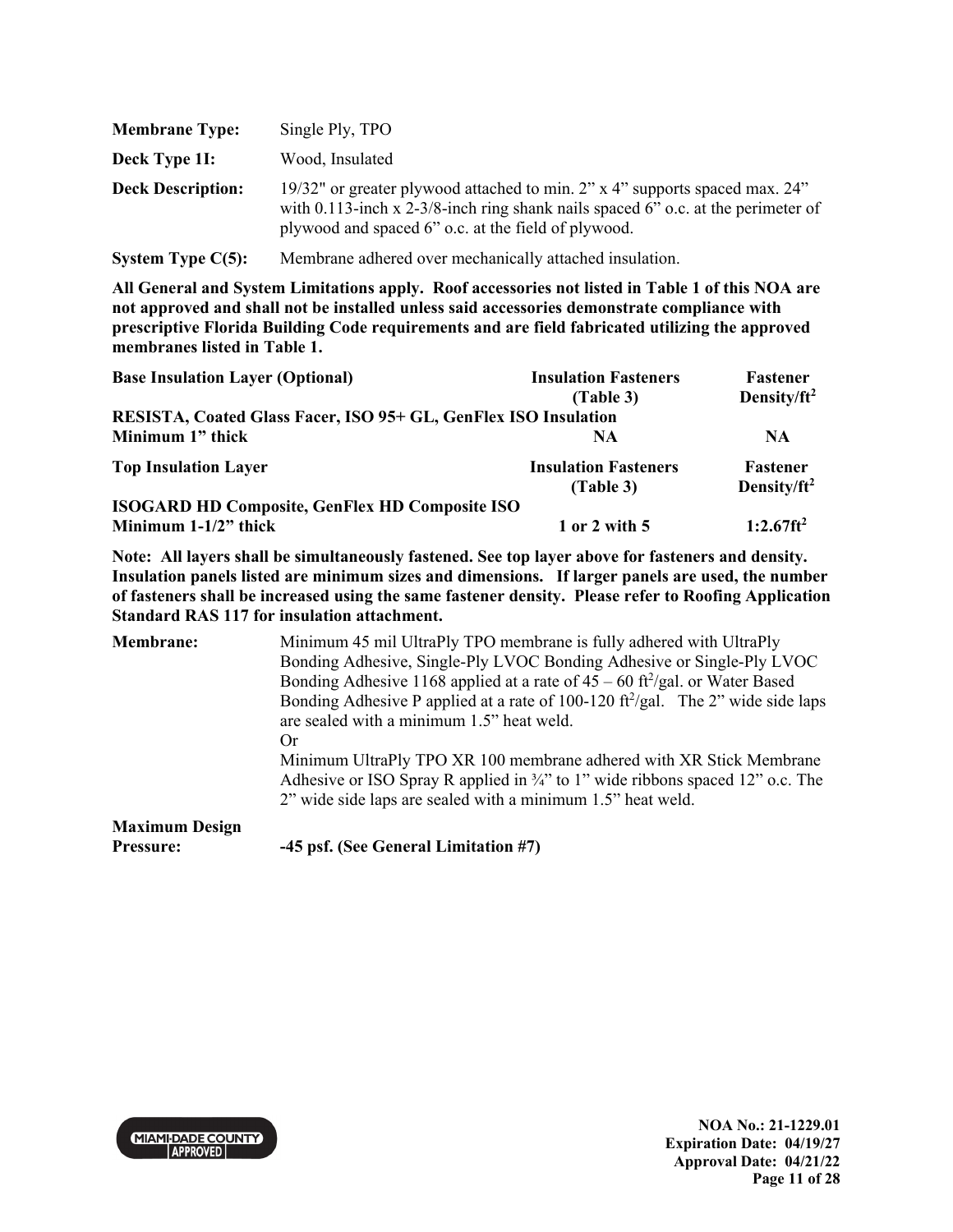| <b>Membrane Type:</b>    | Single Ply, TPO                                                                                                                                                                                                            |
|--------------------------|----------------------------------------------------------------------------------------------------------------------------------------------------------------------------------------------------------------------------|
| Deck Type 11:            | Wood, Insulated                                                                                                                                                                                                            |
| <b>Deck Description:</b> | 19/32" or greater plywood attached to min. 2" x 4" supports spaced max. 24"<br>with 0.113-inch x 2-3/8-inch ring shank nails spaced $6$ " o.c. at the perimeter of<br>plywood and spaced 12" o.c. at the field of plywood. |
| System Type $C(6)$ :     | Membrane adhered over mechanically attached insulation.                                                                                                                                                                    |

| <b>Base Insulation Layer (Optional)</b>                         | <b>Insulation Fasteners</b><br>(Table 3) | Fastener<br>Density/ $ft^2$ |
|-----------------------------------------------------------------|------------------------------------------|-----------------------------|
| RESISTA, Coated Glass Facer, ISO 95+ GL, GenFlex ISO Insulation |                                          |                             |
| Minimum 1" thick                                                | <b>NA</b>                                | <b>NA</b>                   |
| <b>Top Insulation Layer</b>                                     | <b>Insulation Fasteners</b>              | <b>Fastener</b>             |
|                                                                 | (Table 3)                                | Density/ $ft^2$             |
| <b>SECUROCK Gypsum Fiber Roof Board</b>                         |                                          |                             |
| Minimum 1/4" thick                                              | 1 or 2 with 5                            | 1:1.6 ft <sup>2</sup>       |
| <b>RESISTA, Coated Glass Facer</b>                              |                                          |                             |
| Minimum 1" thick                                                | 1 or 2 with 5                            | 1:1.6 $ft^2$                |
| ISO 95+ GL, ISOGARD HD Composite, GenFlex HD Composite ISO      |                                          |                             |
| Minimum $1-1/2$ " thick                                         | 1 or 2 with 5                            | 1:1.6 $ft^2$                |
| <b>DensDeck Prime</b>                                           |                                          |                             |
| Minimum $\frac{1}{2}$ " thick                                   | 1 or 2 with 5                            | 1:1.6 ft <sup>2</sup>       |

| <b>Membrane:</b> | Minimum 45 mil UltraPly TPO membrane is fully adhered with UltraPly                                      |
|------------------|----------------------------------------------------------------------------------------------------------|
|                  | Bonding Adhesive, Single-Ply LVOC Bonding Adhesive or Single-Ply LVOC                                    |
|                  | Bonding Adhesive 1168 applied at a rate of $45 - 60$ ft <sup>2</sup> /gal. or Water Based                |
|                  | Bonding Adhesive P applied at a rate of 100-120 $\frac{\text{ft}^2}{\text{gal}}$ . The 2" wide side laps |
|                  | are sealed with a minimum 1.5" heat weld.                                                                |
|                  | Or                                                                                                       |
|                  | Minimum UltraPly TPO XR 100 membrane adhered with XR Stick Membrane                                      |
|                  | Adhesive or ISO Spray R applied in $\frac{3}{4}$ " to 1" wide ribbons spaced 12" o.c. The                |
|                  | 2" wide side laps are sealed with a minimum 1.5" heat weld.                                              |
|                  | Or                                                                                                       |

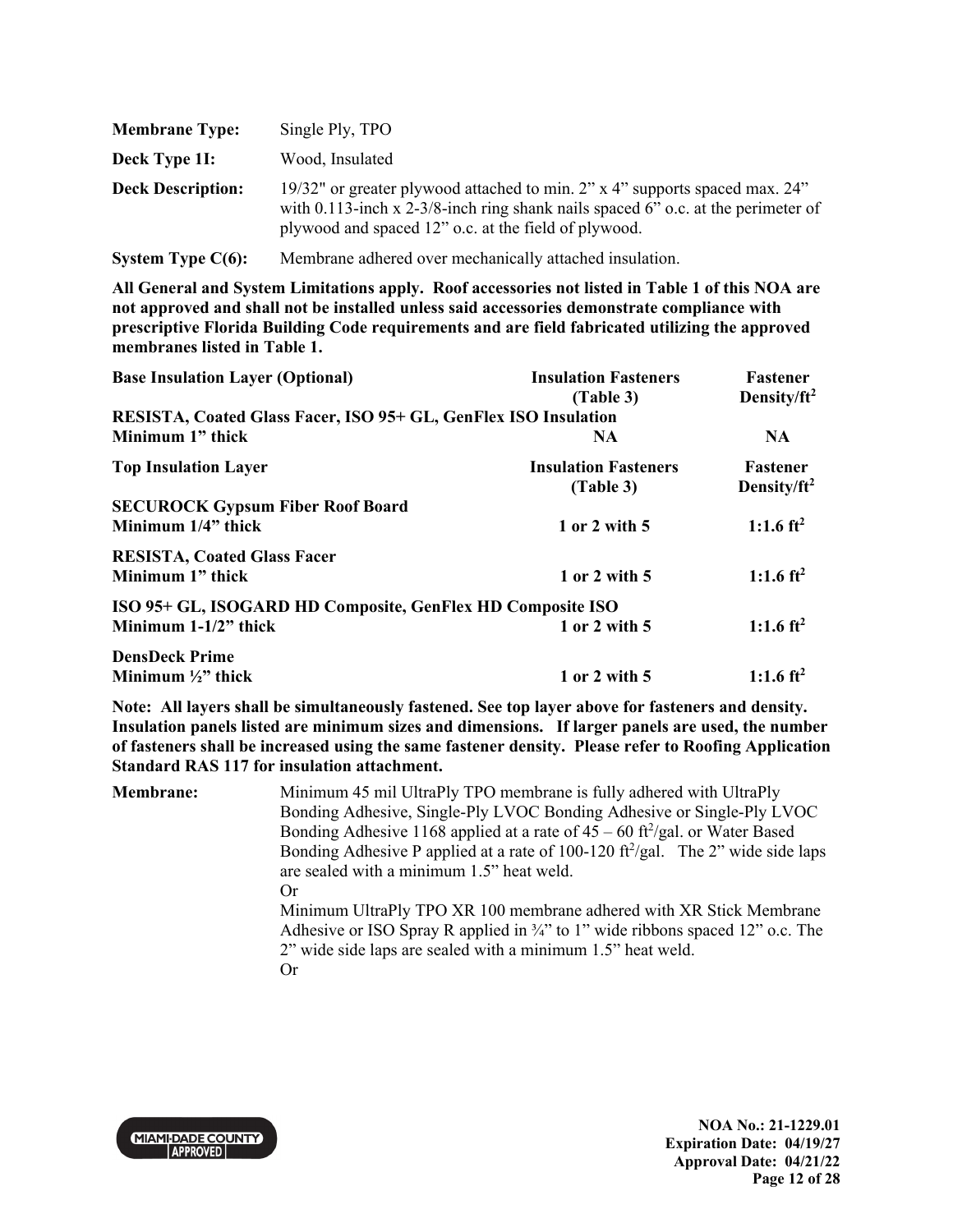| <b>Membrane:</b>      | Minimum UltraPly TPO XR 100 membrane fully adhered to SECUROCK                                                                                  |
|-----------------------|-------------------------------------------------------------------------------------------------------------------------------------------------|
| (Continued)           | Gypsum Fiber Roof Board or DensDeck Prime Only with Owens Corning<br>PermaMop Asphalt or ASTM D 312, Type IV Asphalt applied at a rate of 25 to |
|                       | 40 lbs./100 ft <sup>2</sup> . The 2" wide side laps are sealed with a minimum 1.5" heat weld.<br>Or                                             |
|                       | Minimum UltraPly TPO XR 100 membrane fully adhered to SECUROCK                                                                                  |
|                       | Gypsum Fiber Roof Boards and DensDeck Prime only with XR Bonding                                                                                |
|                       | Adhesive applied at a rate of 70 to 90 ft <sup>2</sup> /gal. applied to substrate only. The 2"                                                  |
|                       | wide side laps are sealed with a minimum 1.5" heat weld.                                                                                        |
| <b>Maximum Design</b> |                                                                                                                                                 |
| Pressure:             | -45 psf. (See General Limitation #7)                                                                                                            |

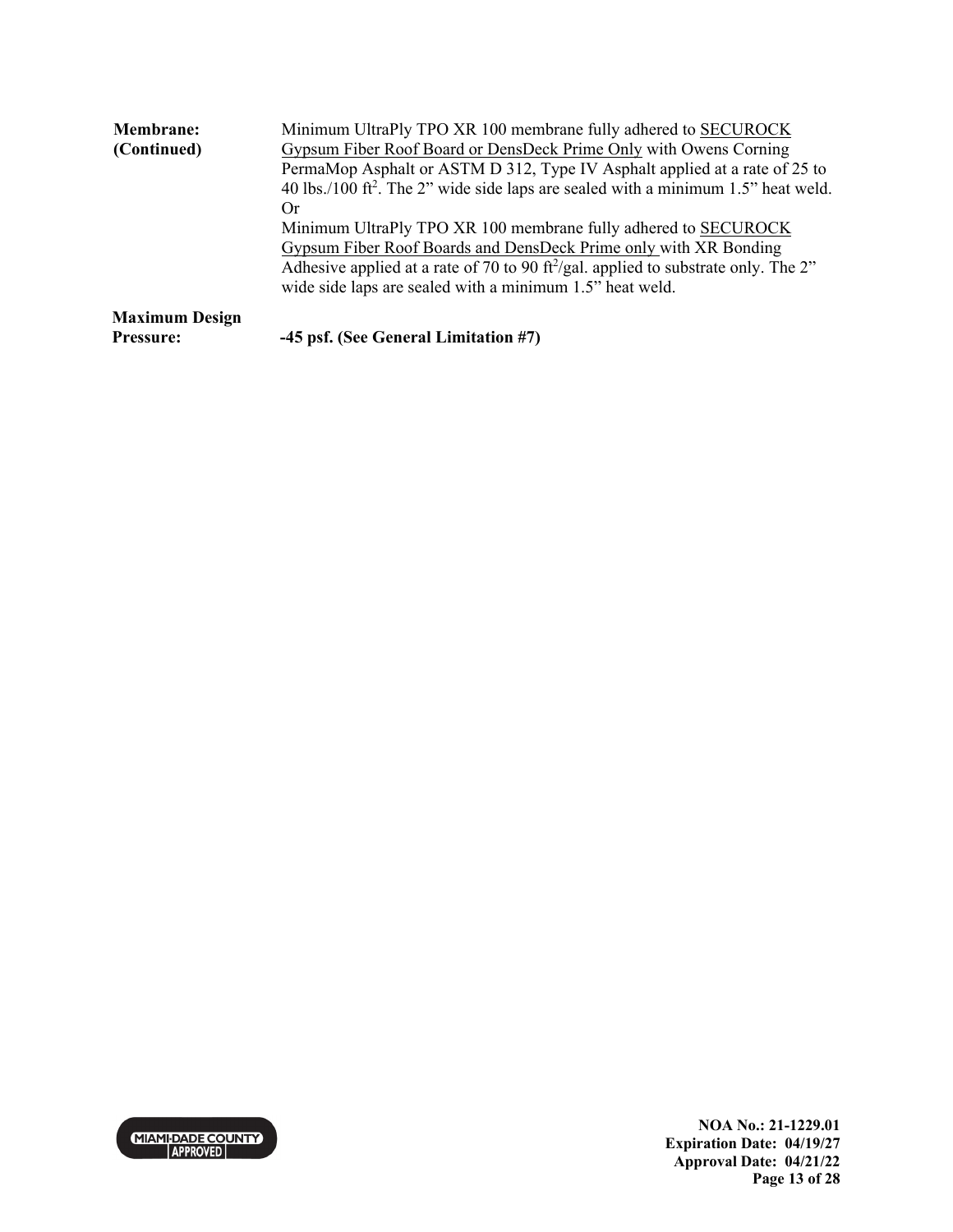| <b>Membrane Type:</b>    | Single Ply, TPO                                                                                                                                                                                                        |
|--------------------------|------------------------------------------------------------------------------------------------------------------------------------------------------------------------------------------------------------------------|
| Deck Type 11:            | Wood, Insulated                                                                                                                                                                                                        |
| <b>Deck Description:</b> | 19/32" or greater plywood attached to min. 2" x 4" supports spaced max. 24"<br>with 0.113-inch x 2-3/8-inch ring shank nails spaced 6" o.c. at the perimeter of<br>plywood and spaced 6" o.c. at the field of plywood. |

**System Type C(7):** Membrane adhered over mechanically attached insulation.

**All General and System Limitations apply. Roof accessories not listed in Table 1 of this NOA are not approved and shall not be installed unless said accessories demonstrate compliance with prescriptive Florida Building Code requirements and are field fabricated utilizing the approved membranes listed in Table 1.**

| <b>Base Insulation Layer (Optional)</b>                                            | <b>Insulation Fasteners</b><br>(Table 3) | <b>Fastener</b><br>Density/ $ft^2$ |
|------------------------------------------------------------------------------------|------------------------------------------|------------------------------------|
| RESISTA, Coated Glass Facer, ISO 95+ GL, GenFlex ISO Insulation                    |                                          |                                    |
| Minimum $1/2$ " thick                                                              | <b>NA</b>                                | NA.                                |
| <b>Top Insulation Layer</b>                                                        | <b>Insulation Fasteners</b>              | <b>Fastener</b>                    |
|                                                                                    | (Table 3)                                | Density/ $ft^2$                    |
| <b>SECUROCK Gypsum Fiber Roof Board, DensDeck Prime</b>                            |                                          |                                    |
| Minimum 1/4" thick                                                                 | 1 or 2 with 5                            | 1:1.78 $ft^2$                      |
| <b>RESISTA, Coated Glass Facer,</b>                                                |                                          |                                    |
| Minimum 1" thick                                                                   | 1 or 2 with 5                            | 1:1.78 ft <sup>2</sup>             |
| ISOGARD HD Composite, GenFlex HD Composite ISO, ISO 95+ GL, GenFlex ISO Insulation |                                          |                                    |
| Minimum $1-1/2$ " thick                                                            | 1 or 2 with 5                            | 1:1.78 $ft^2$                      |

**Note: All layers shall be simultaneously fastened. See top layer above for fasteners and density. Insulation panels listed are minimum sizes and dimensions. If larger panels are used, the number of fasteners shall be increased using the same fastener density. Please refer to Roofing Application Standard RAS 117 for insulation attachment.**

| <b>Membrane:</b> | Minimum 45 mil UltraPly TPO membrane is fully adhered with UltraPly                                      |
|------------------|----------------------------------------------------------------------------------------------------------|
|                  | Bonding Adhesive, Single-Ply LVOC Bonding Adhesive or Single-Ply LVOC                                    |
|                  | Bonding Adhesive 1168 applied at a rate of $45 - 60$ ft <sup>2</sup> /gal. or Water Based                |
|                  | Bonding Adhesive P applied at a rate of 100-120 $\frac{\text{ft}^2}{\text{gal}}$ . The 2" wide side laps |
|                  | are sealed with a minimum 1.5" heat weld.                                                                |
|                  | Or                                                                                                       |
|                  | Minimum UltraPly TPO XR 100 membrane fully adhered to SECUROCK                                           |
|                  | Gypsum Fiber Roof Boards and DensDeck Prime only with XR Bonding                                         |
|                  | Adhesive applied at a rate of 70 to 90 ft <sup>2</sup> /gal. to the substrate only. The 2" wide          |
|                  | side laps are sealed with a minimum 1.5" heat weld.                                                      |
|                  | Or                                                                                                       |
|                  | Minimum UltraPly TPO XR 100 membrane fully adhered to SECUROCK                                           |
|                  | Gypsum Fiber Roof Board or DensDeck Prime Only with Owens Corning                                        |
|                  | PermaMop Asphalt or ASTM D 312, Type IV Asphalt applied at a rate of 25 to                               |
|                  | 40 lbs./100 ft <sup>2</sup> . The 2" wide side laps are sealed with a minimum 1.5" heat weld.            |
|                  | <b>Or</b>                                                                                                |
|                  |                                                                                                          |



**NOA No.: 21-1229.01 Expiration Date: 04/19/27 Approval Date: 04/21/22 Page 14 of 28**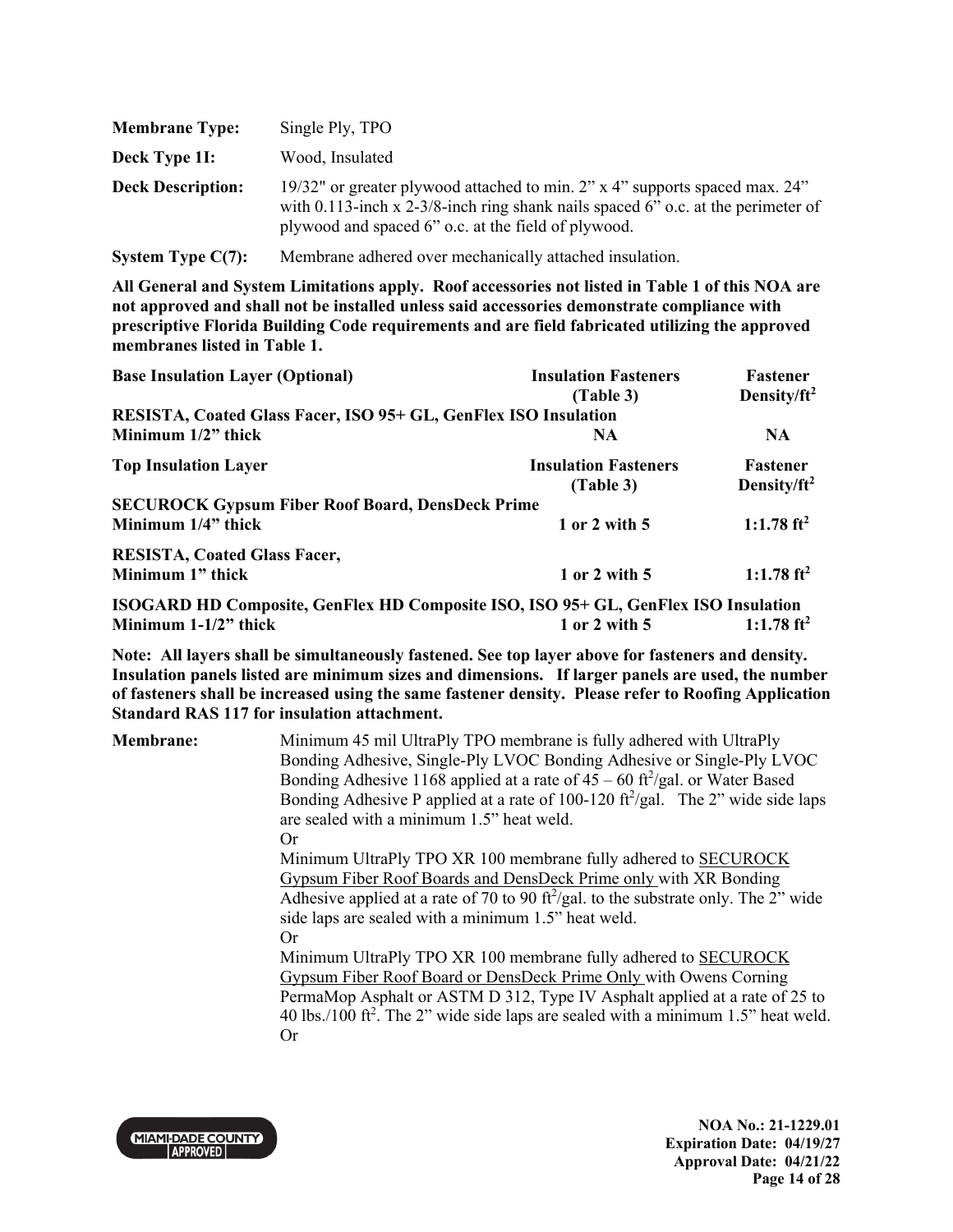| <b>Membrane:</b>      | Minimum UltraPly TPO XR 100 membrane adhered with XR Stick Membrane                       |
|-----------------------|-------------------------------------------------------------------------------------------|
| (Continued)           | Adhesive or ISO Spray R applied in $\frac{3}{4}$ " to 1" wide ribbons spaced 12" o.c. The |
|                       | 2" wide side laps are sealed with a minimum 1.5" heat weld.                               |
| <b>Maximum Design</b> |                                                                                           |
| <b>Pressure:</b>      | -45 psf. (See General Limitation #7)                                                      |



**NOA No.: 21-1229.01 Expiration Date: 04/19/27 Approval Date: 04/21/22 Page 15 of 28**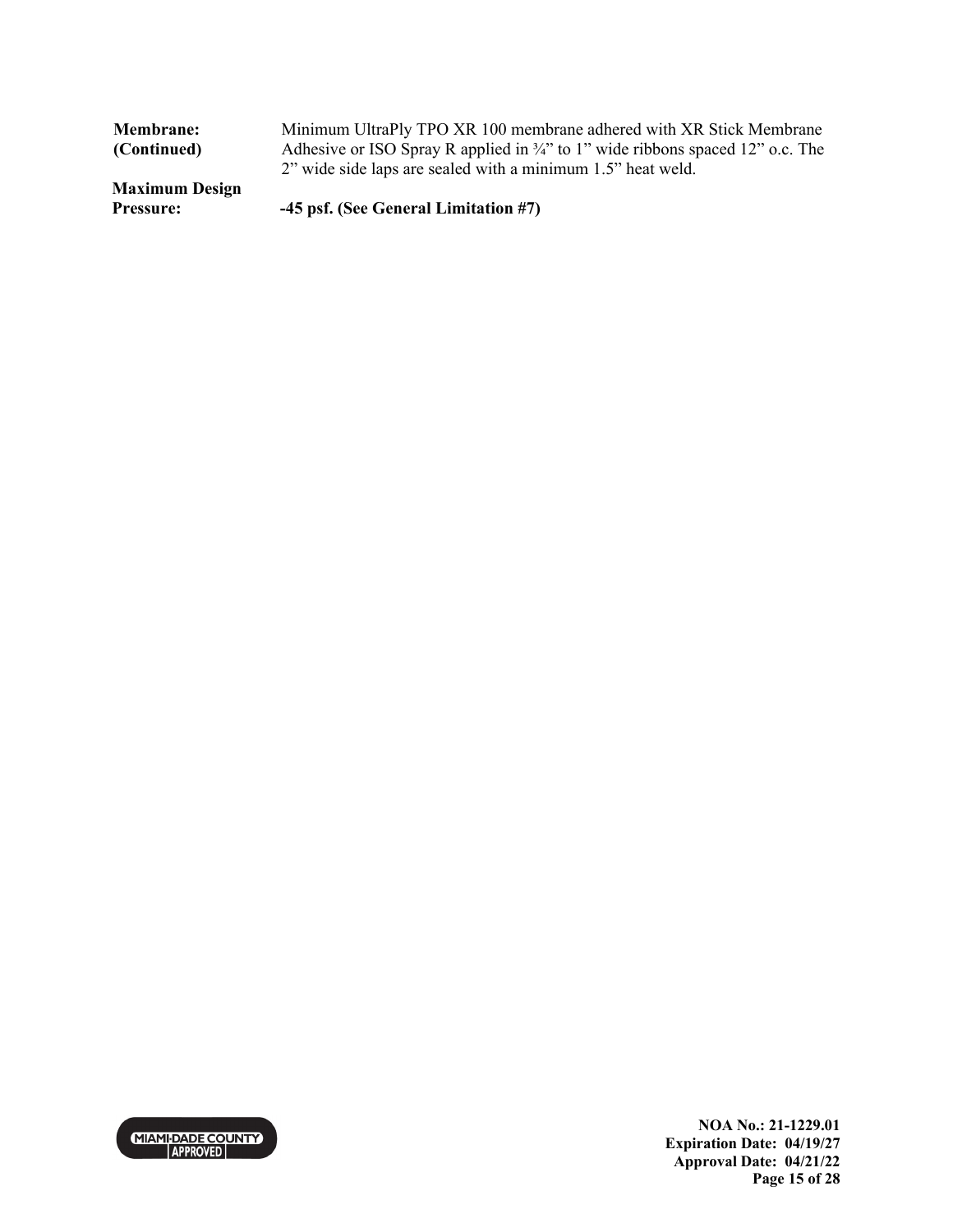| <b>Membrane Type:</b>    | Single Ply, TPO                                                                                                                                                                                                         |
|--------------------------|-------------------------------------------------------------------------------------------------------------------------------------------------------------------------------------------------------------------------|
| Deck Type 11:            | Wood, Insulated                                                                                                                                                                                                         |
| <b>Deck Description:</b> | 19/32" or greater plywood attached to min. 2" x 4" supports spaced max. 24"<br>with 0.113-inch x 2-3/8-inch ring shank nails spaced 6" o.c. at the perimeter of<br>plywood and spaced 12" o.c. at the field of plywood. |

**System Type C(8):** Membrane adhered over mechanically attached insulation.

**All General and System Limitations apply. Roof accessories not listed in Table 1 of this NOA are not approved and shall not be installed unless said accessories demonstrate compliance with prescriptive Florida Building Code requirements and are field fabricated utilizing the approved membranes listed in Table 1.**

| <b>Base Insulation Layer (Optional)</b>                         | <b>Insulation Fasteners</b> | Fastener                |
|-----------------------------------------------------------------|-----------------------------|-------------------------|
|                                                                 | (Table 3)                   | Density/ft <sup>2</sup> |
| RESISTA, Coated Glass Facer, ISO 95+ GL, GenFlex ISO Insulation |                             |                         |
| Minimum 1" thick                                                | <b>NA</b>                   | <b>NA</b>               |
| <b>Top Insulation Layer</b>                                     | <b>Insulation Fasteners</b> | <b>Fastener</b>         |
|                                                                 | (Table 3)                   | Density/ $ft^2$         |
| <b>SECUROCK Gypsum Fiber Roof Board</b>                         |                             |                         |
| Minimum 1/2" thick                                              | 1 or 2 with 5               | 1:2.13 $ft^2$           |
| <b>ISOGARD HD Composite, GenFlex HD Composite ISO</b>           |                             |                         |
| Minimum $1-1/2$ " thick                                         | 1 or 2 with 5               | 1:2.13 $ft^2$           |

**Note: All layers shall be simultaneously fastened. See top layer above for fasteners and density. Insulation panels listed are minimum sizes and dimensions. If larger panels are used, the number of fasteners shall be increased using the same fastener density. Please refer to Roofing Application Standard RAS 117 for insulation attachment.**

| <b>Membrane:</b>      | Minimum 45 mil UltraPly TPO membrane is fully adhered with UltraPly                            |
|-----------------------|------------------------------------------------------------------------------------------------|
|                       | Bonding Adhesive, Single-Ply LVOC Bonding Adhesive or Single-Ply LVOC                          |
|                       | Bonding Adhesive 1168 applied at a rate of $45 - 60$ ft <sup>2</sup> /gal. The 2" wide side    |
|                       | laps are sealed with a minimum 1.5" heat weld.                                                 |
|                       | Or                                                                                             |
|                       | Minimum UltraPly TPO XR 100 membrane fully adhered to SECUROCK                                 |
|                       | Gypsum Fiber Roof Board Only Owens Corning PermaMop Asphalt or ASTM D                          |
|                       | 312, Type IV Asphalt applied at a rate of 25 to 40 lbs./100 ft <sup>2</sup> . The 2" wide side |
|                       | laps are sealed with a minimum 1.5" heat weld.                                                 |
|                       | Or                                                                                             |
|                       | Minimum UltraPly TPO XR 100 membrane fully adhered to SECUROCK                                 |
|                       | Gypsum Fiber Roof Boards only with XR Bonding Adhesive applied at a rate of                    |
|                       | 70 to 90 ft <sup>2</sup> /gal. to the substrate only. The 2" wide side laps are sealed with a  |
|                       | minimum 1.5" heat weld.                                                                        |
| <b>Maximum Design</b> |                                                                                                |

**Pressure: -52.5 psf. (See General Limitation #7)** 

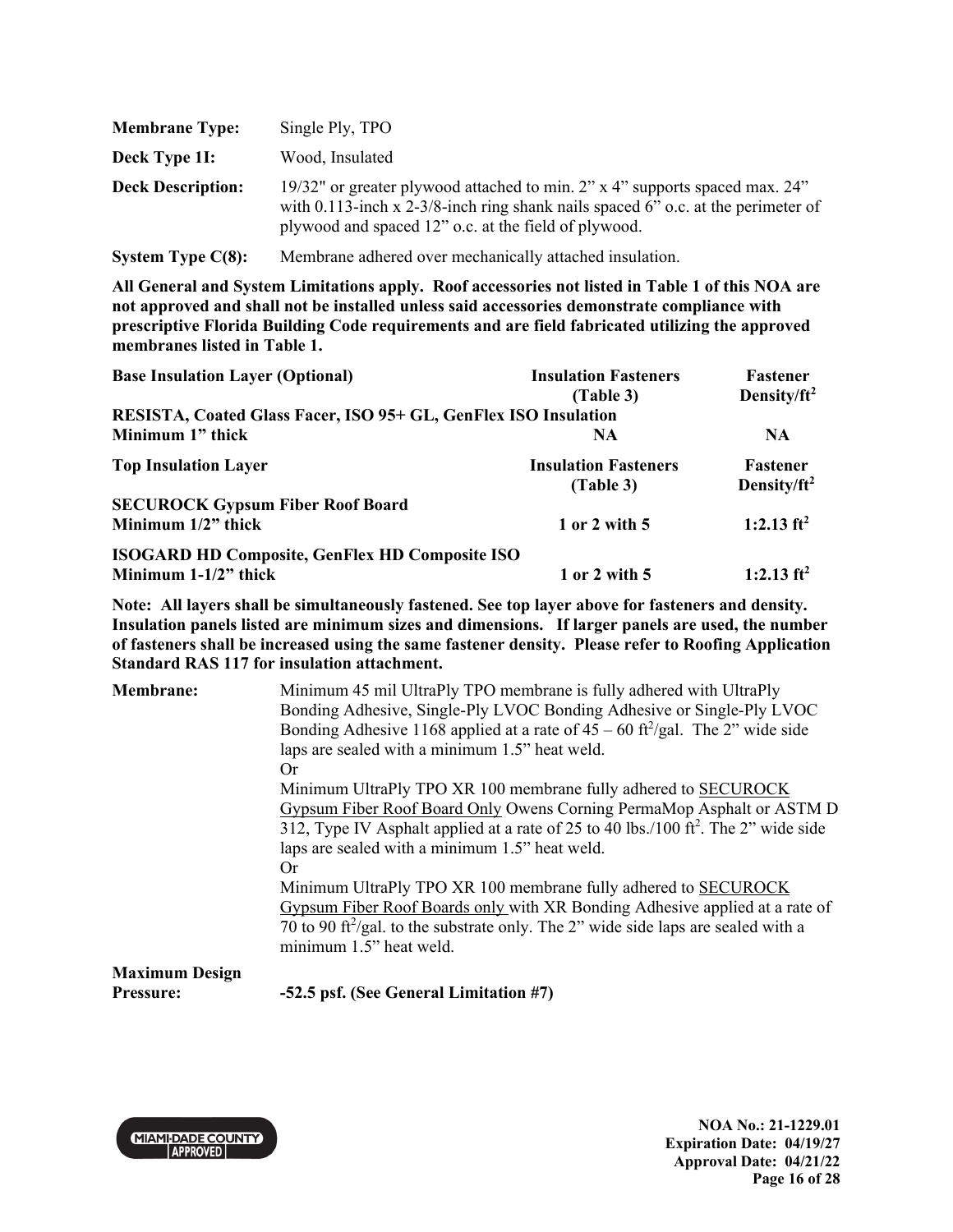| <b>Membrane Type:</b>    | Single Ply, TPO                                                                                                                                                                                                        |
|--------------------------|------------------------------------------------------------------------------------------------------------------------------------------------------------------------------------------------------------------------|
| Deck Type 11:            | Wood, Insulated                                                                                                                                                                                                        |
| <b>Deck Description:</b> | 19/32" or greater plywood attached to min. 2" x 4" supports spaced max. 24"<br>with 0.113-inch x 2-3/8-inch ring shank nails spaced 6" o.c. at the perimeter of<br>plywood and spaced 6" o.c. at the field of plywood. |

**System Type C(9):** Membrane adhered over mechanically attached insulation.

**All General and System Limitations apply. Roof accessories not listed in Table 1 of this NOA are not approved and shall not be installed unless said accessories demonstrate compliance with prescriptive Florida Building Code requirements and are field fabricated utilizing the approved membranes listed in Table 1.**

| <b>Base Insulation Layer (Optional)</b>                                                | <b>Insulation Fasteners</b><br>(Table 3) | <b>Fastener</b><br>Density/ft <sup>2</sup> |
|----------------------------------------------------------------------------------------|------------------------------------------|--------------------------------------------|
| RESISTA, Coated Glass Facer, ISO 95+ GL, GenFlex ISO Insulation                        |                                          |                                            |
| Minimum $1/2$ " thick                                                                  | NA.                                      | <b>NA</b>                                  |
| <b>Top Insulation Layer</b>                                                            | <b>Insulation Fasteners</b><br>(Table 3) | <b>Fastener</b><br>Density/ $ft^2$         |
| <b>RESISTA, Coated Glass Facer,</b><br>Minimum $1-1/2$ " thick                         | 1 or 2 with 5                            | 1:1.78 $ft^2$                              |
| ISO 95+ GL, GenFlex ISO Insulation<br>Minimum 2" thick                                 | 1 or 2 with 5                            | 1:1.78 $ft^2$                              |
| <b>DensDeck Prime, SECUROCK Gypsum Fiber Roof Board</b><br>Minimum $\frac{1}{2}$ thick | 1 or 2 with 5                            | 1:1.78 $ft^2$                              |
| <b>ISOGARD HD Composite, GenFlex HD Composite ISO</b><br>Minimum $1-1/2$ " thick       | 1 or 2 with 5                            | 1:1.78 $ft^2$                              |

| <b>Membrane:</b>      | Minimum 45 mil UltraPly TPO membrane is fully adhered with UltraPly                                                                                              |  |  |
|-----------------------|------------------------------------------------------------------------------------------------------------------------------------------------------------------|--|--|
|                       | Bonding Adhesive, Single-Ply LVOC Bonding Adhesive or Single-Ply LVOC                                                                                            |  |  |
|                       | Bonding Adhesive 1168 applied at a rate of $45 - 60$ ft <sup>2</sup> /gal. or Water Based                                                                        |  |  |
|                       | Bonding Adhesive P applied at a rate of 100-120 $\frac{\text{ft}^2}{\text{gal}}$ . The 2" wide side laps                                                         |  |  |
|                       | are sealed with a minimum 1.5" heat weld.                                                                                                                        |  |  |
|                       | Or                                                                                                                                                               |  |  |
|                       | Minimum UltraPly TPO XR 100 membrane adhered with XR Stick Membrane<br>Adhesive or ISO Spray R applied in $\frac{3}{4}$ " to 1" wide ribbons spaced 12" o.c. The |  |  |
|                       | 2" wide side laps are sealed with a minimum 1.5" heat weld.                                                                                                      |  |  |
| <b>Maximum Design</b> |                                                                                                                                                                  |  |  |
| <b>Pressure:</b>      | -60 psf. (See General Limitation #7)                                                                                                                             |  |  |

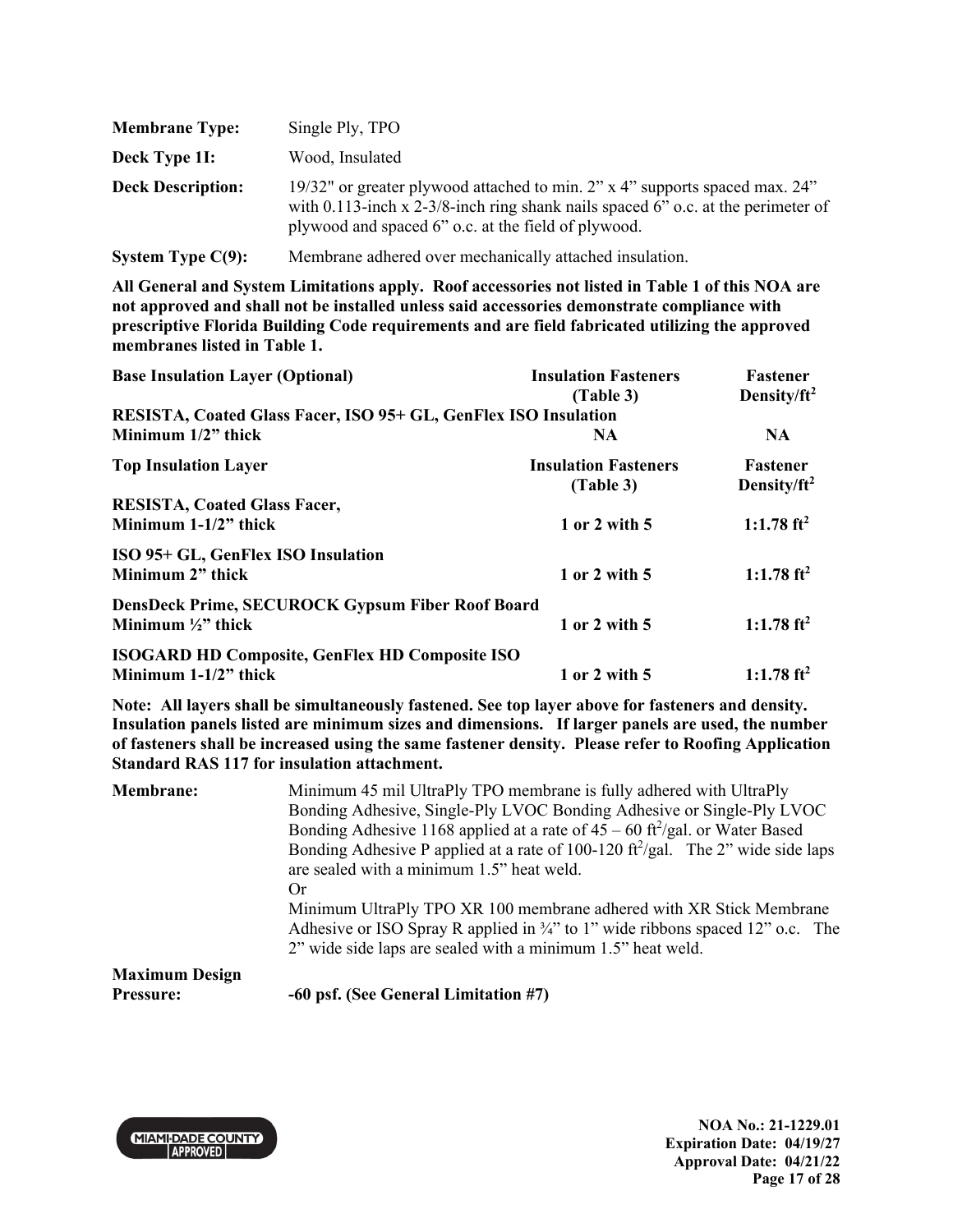| <b>Membrane Type:</b>    | Single Ply, TPO                                                                                                                                                                                           |
|--------------------------|-----------------------------------------------------------------------------------------------------------------------------------------------------------------------------------------------------------|
| Deck Type 11:            | Wood, Insulated                                                                                                                                                                                           |
| <b>Deck Description:</b> | Minimum 19/32" plywood attached to structural supports spaced a maximum<br>24" o.c. with 0.113" ring shank nails spaced 6" o.c at the perimeter of plywood<br>and spaced 6" o.c. at the field of plywood. |
| System Type $C(10)$ :    | Membrane adhered over mechanically attached insulation.                                                                                                                                                   |

| <b>Base Insulation Layer (Optional)</b>                         | <b>Insulation Fasteners</b><br>(Table 3) | Fastener<br>Density/ft <sup>2</sup> |
|-----------------------------------------------------------------|------------------------------------------|-------------------------------------|
| ISO 95+ GL, RESISTA, GenFlex ISO Insulation, Coated Glass Facer |                                          |                                     |
| Minimum 1/2" thick                                              | N/A                                      | N/A                                 |
| <b>Top Insulation Layer</b>                                     | <b>Insulation Fasteners</b><br>(Table 3) | <b>Fastener</b><br>Density/ $ft^2$  |
| <b>ISOGARD HD, GenFlex HD ISO</b>                               |                                          |                                     |
| Minimum $1/2$ " thick                                           | 1 or 2 with 5                            | 1:2.13 ft <sup>2</sup>              |
| ISO 95+ GL, RESISTA, GenFlex ISO Insulation, Coated Glass Facer |                                          |                                     |
| Minimum 1" thick                                                | 1 or 2 with 5                            | 1:2.13 $ft^2$                       |
| DensDeck; DensDeck Prime, SECUROCK Gypsum-Fiber Roof Board      |                                          |                                     |
| Minimum 1/4" thick                                              | 1 or 2 with 5                            | 1:2.13 $ft^2$                       |
| <b>ISOGARD HD Composite, GenFlex HD Composite ISO</b>           |                                          |                                     |
| Minimum 1.5" thick                                              | 1 or 2 with 5                            | 1:2.13 $ft^2$                       |

| <b>Membrane:</b>                          | Minimum 60 mil UltraPly TPO membrane is fully adhered with UltraPly<br>Bonding Adhesive, Single-Ply LVOC Bonding Adhesive or Single-Ply LVOC                                                                                                       |
|-------------------------------------------|----------------------------------------------------------------------------------------------------------------------------------------------------------------------------------------------------------------------------------------------------|
|                                           | Bonding Adhesive 1168 applied at a rate of $45 - 60$ ft <sup>2</sup> /gal. or Water Based<br>Bonding Adhesive P applied at a rate of 100-120 $\frac{\text{ft}^2}{\text{gal}}$ . The 2" wide side laps<br>are sealed with a minimum 1.5" heat weld. |
| <b>Maximum Design</b><br><b>Pressure:</b> | -55 psf. (See General Limitation #9)                                                                                                                                                                                                               |

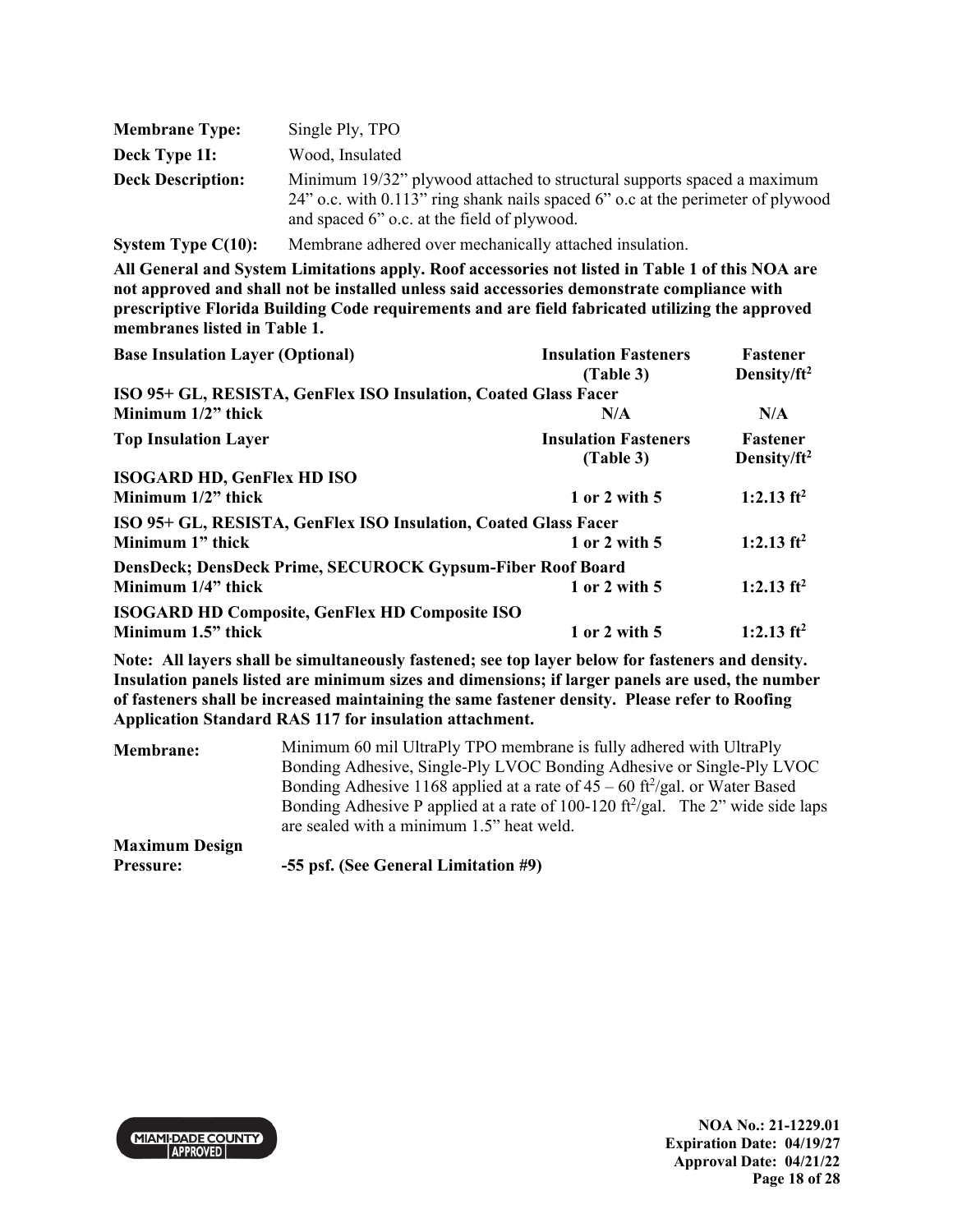| <b>Membrane Type:</b>    | Single Ply, TPO                                                                                                                                                                                                        |
|--------------------------|------------------------------------------------------------------------------------------------------------------------------------------------------------------------------------------------------------------------|
| Deck Type 11:            | Wood, Insulated                                                                                                                                                                                                        |
| <b>Deck Description:</b> | 19/32" or greater plywood attached to min. 2" x 4" supports spaced max. 24"<br>with 0.113-inch x 2-3/8-inch ring shank nails spaced 6" o.c. at the perimeter of<br>plywood and spaced 6" o.c. at the field of plywood. |

**System Type C(11):** Membrane induction welded over mechanically attached insulation.

**All General and System Limitations apply. Roof accessories not listed in Table 1 of this NOA are not approved and shall not be installed unless said accessories demonstrate compliance with prescriptive Florida Building Code requirements and are field fabricated utilizing the approved membranes listed in Table 1.** 

| <b>Base Insulation Layer (Optional)</b>                                   | <b>Insulation Fasteners</b><br>(Table 3) | Fastener<br>Density/ft <sup>2</sup> |
|---------------------------------------------------------------------------|------------------------------------------|-------------------------------------|
| RESISTA, Coated Glass Facer, ISO 95+ GL, GenFlex ISO Insulation           |                                          |                                     |
| Minimum 1" thick                                                          | NA.                                      | NA.                                 |
| <b>Top Insulation Layer</b>                                               | <b>Insulation Fasteners</b>              | <b>Fastener</b>                     |
|                                                                           | (Table 3)                                | Density/ $ft^2$                     |
| DensDeck, SECUROCK Glass Mat Roof Board, SECUROCK Gypsum Fiber Roof Board |                                          |                                     |
| Minimum 1/4" thick                                                        | 1 with 4 or 6                            | 1:2.67 ft <sup>2</sup>              |
| <b>ISOGARD HD, GenFlex HD ISO</b>                                         |                                          |                                     |
| Minimum $\frac{1}{2}$ thick                                               | 1 with 4 or $6$                          | 1:2.67 $ft^2$                       |
| <b>RESISTA, Coated Glass Facer</b>                                        |                                          |                                     |
| Minimum 1" thick                                                          | 1 with 4 or $6$                          | 1:2.67 ft <sup>2</sup>              |
| <b>ISOGARD HD Composite, GenFlex HD Composite ISO</b>                     |                                          |                                     |
| Minimum $1-1/2$ " thick                                                   | 1 with 4 or 6                            | 1:2.67 ft <sup>2</sup>              |

| <b>Membrane:</b>      | Minimum 45 mil UltraPly TPO membrane induction welded at each UltraPly       |  |  |
|-----------------------|------------------------------------------------------------------------------|--|--|
|                       | TPO InvisiWeld Plate or InvisiWeld-S Plate. The 2" wide side laps are sealed |  |  |
|                       | with a minimum 1.5" heat weld.                                               |  |  |
| <b>Maximum Design</b> |                                                                              |  |  |
| <b>Pressure:</b>      | -52.5 psf. (See General Limitation #7)                                       |  |  |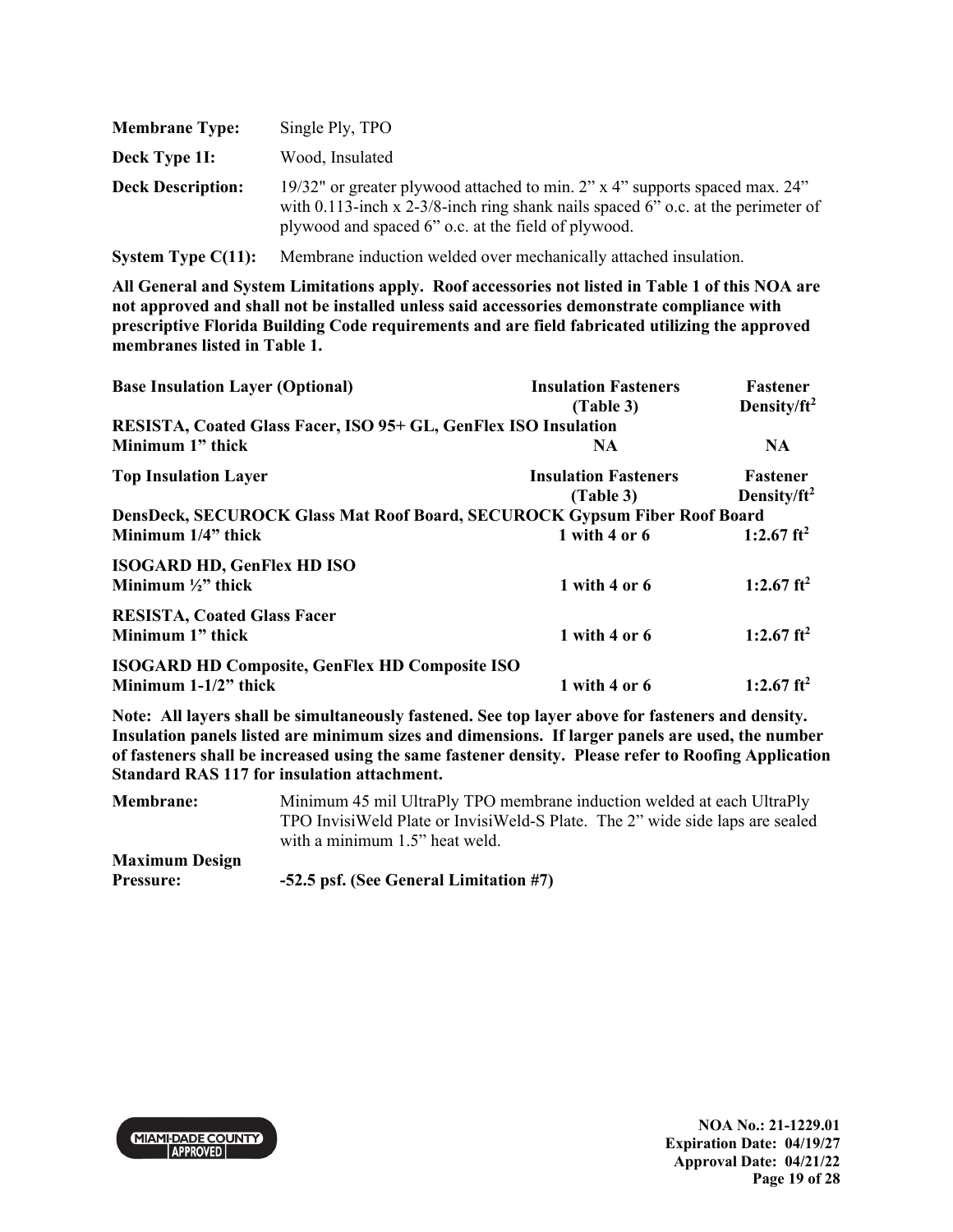| <b>Membrane Type:</b>    | Single Ply, TPO                                                                                                                                                                                                        |
|--------------------------|------------------------------------------------------------------------------------------------------------------------------------------------------------------------------------------------------------------------|
| Deck Type 11:            | Wood, Insulated                                                                                                                                                                                                        |
| <b>Deck Description:</b> | 19/32" or greater plywood attached to min. 2" x 4" supports spaced max. 24"<br>with 0.113-inch x 2-3/8-inch ring shank nails spaced 6" o.c. at the perimeter of<br>plywood and spaced 6" o.c. at the field of plywood. |

**System Type C(12):** Membrane adhered over mechanically attached insulation.

**All General and System Limitations apply. Roof accessories not listed in Table 1 of this NOA are not approved and shall not be installed unless said accessories demonstrate compliance with prescriptive Florida Building Code requirements and are field fabricated utilizing the approved membranes listed in Table 1.** 

| <b>Base Insulation Layer (Optional)</b>                         | <b>Insulation Fasteners</b><br>(Table 3) | <b>Fastener</b><br>Density/ $ft^2$ |
|-----------------------------------------------------------------|------------------------------------------|------------------------------------|
| RESISTA, Coated Glass Facer, ISO 95+ GL, GenFlex ISO Insulation |                                          |                                    |
| Minimum $1/2$ " thick                                           | NA.                                      | NA.                                |
| <b>Top Insulation Layer</b>                                     | <b>Insulation Fasteners</b><br>(Table 3) | <b>Fastener</b><br>Density/ $ft^2$ |
| DensDeck Prime, SECUROCK Gypsum Fiber Roof Board                |                                          |                                    |
| Minimum $1/2$ " thick                                           | 1 or 2 with 5                            | 1:1.78 $ft^2$                      |
| <b>RESISTA, Coated Glass Facer</b><br>Minimum 2" thick          | 1 or 2 with 5                            | 1:1.78 $ft^2$                      |
| <b>ISOGARD HD Composite, GenFlex HD Composite ISO</b>           |                                          |                                    |
| Minimum $1-1/2$ " thick                                         | 1 or 2 with 5                            | 1:1.78 $ft^2$                      |

| <b>Membrane:</b> | Minimum 60 mil UltraPly TPO membrane is fully adhered with UltraPly                                      |
|------------------|----------------------------------------------------------------------------------------------------------|
|                  | Bonding Adhesive, Single-Ply LVOC Bonding Adhesive or Single-Ply LVOC                                    |
|                  | Bonding Adhesive 1168 applied at a rate of $45 - 60$ ft <sup>2</sup> /gal. or Water Based                |
|                  | Bonding Adhesive P applied at a rate of 100-120 $\frac{\text{ft}^2}{\text{gal}}$ . The 2" wide side laps |
|                  | are sealed with a minimum 1.5" heat weld.                                                                |
|                  | Or                                                                                                       |
|                  | Minimum UltraPly TPO XR 100 membrane adhered with XR Stick Membrane                                      |
|                  | Adhesive or ISO Spray R applied in $\frac{3}{4}$ " to 1" wide ribbons spaced 12" o.c. The                |
|                  | 2" wide side laps are sealed with a minimum 1.5" heat weld.                                              |
|                  | Or                                                                                                       |
|                  | Minimum UltraPly TPO XR 100 membrane fully adhered to SECUROCK                                           |
|                  | Gypsum Fiber Roof Board or DensDeck Prime Only Owens Corning PermaMop                                    |
|                  | Asphalt or ASTM D 312, Type IV Asphalt applied at a rate of 25 to 40 lbs./100                            |
|                  | $ft2$ . The 2" wide side laps are sealed with a minimum 1.5" heat weld.                                  |
|                  | <b>Or</b>                                                                                                |

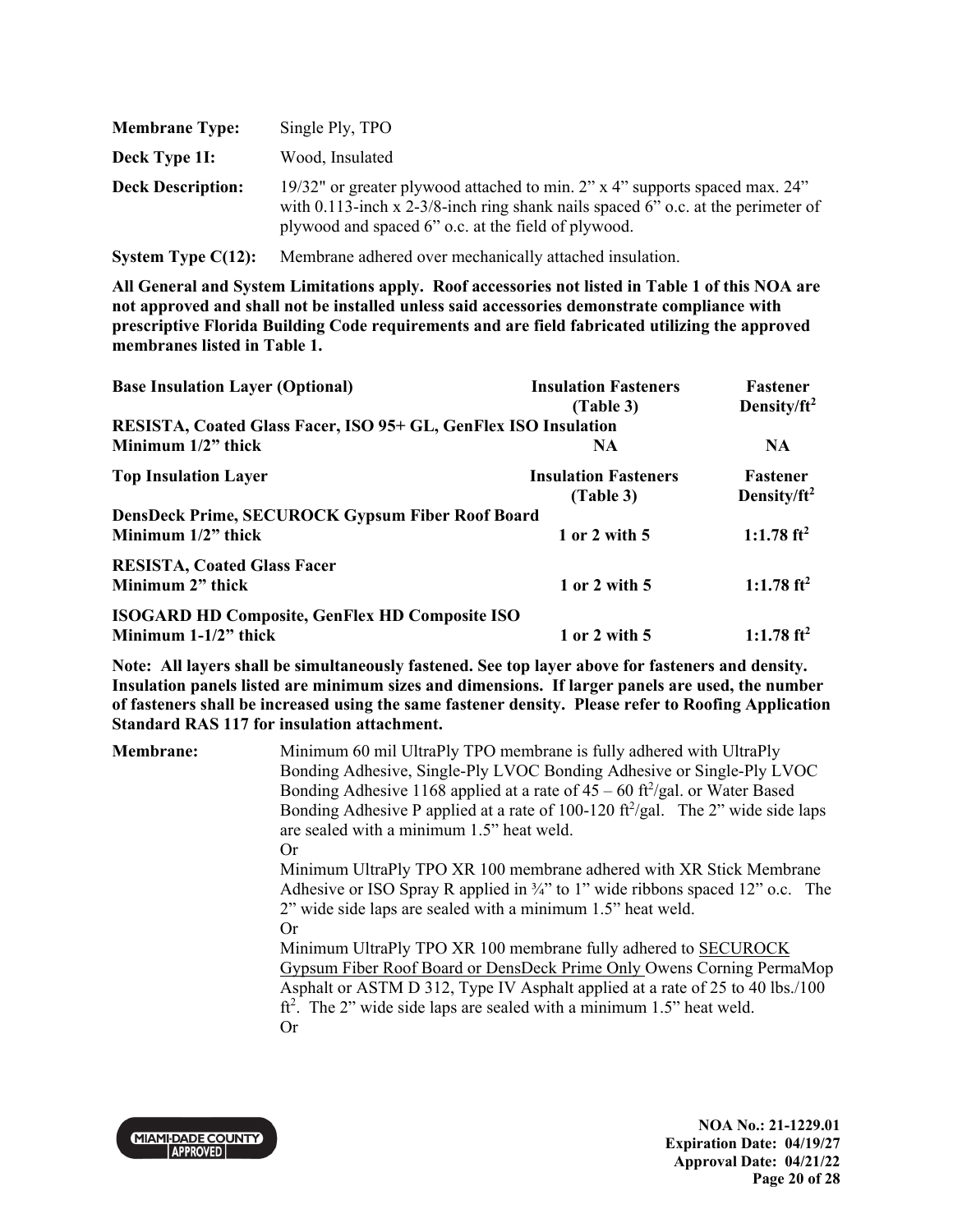| <b>Membrane:</b>      | Minimum UltraPly TPO XR 100 membrane fully adhered to SECUROCK                                              |
|-----------------------|-------------------------------------------------------------------------------------------------------------|
| (Continued)           | Gypsum Fiber Roof Board or DensDeck Prime Only with XR Bonding Adhesive                                     |
|                       | applied at a rate of 70 to 90 $\frac{\text{ft}^2}{\text{gal}}$ to the substrate only. The 2" wide side laps |
|                       | are sealed with a minimum 1.5" heat weld.                                                                   |
| <b>Maximum Design</b> |                                                                                                             |
| <b>Pressure:</b>      | -52.5 psf. (See General Limitation #7)                                                                      |



**NOA No.: 21-1229.01 Expiration Date: 04/19/27 Approval Date: 04/21/22 Page 21 of 28**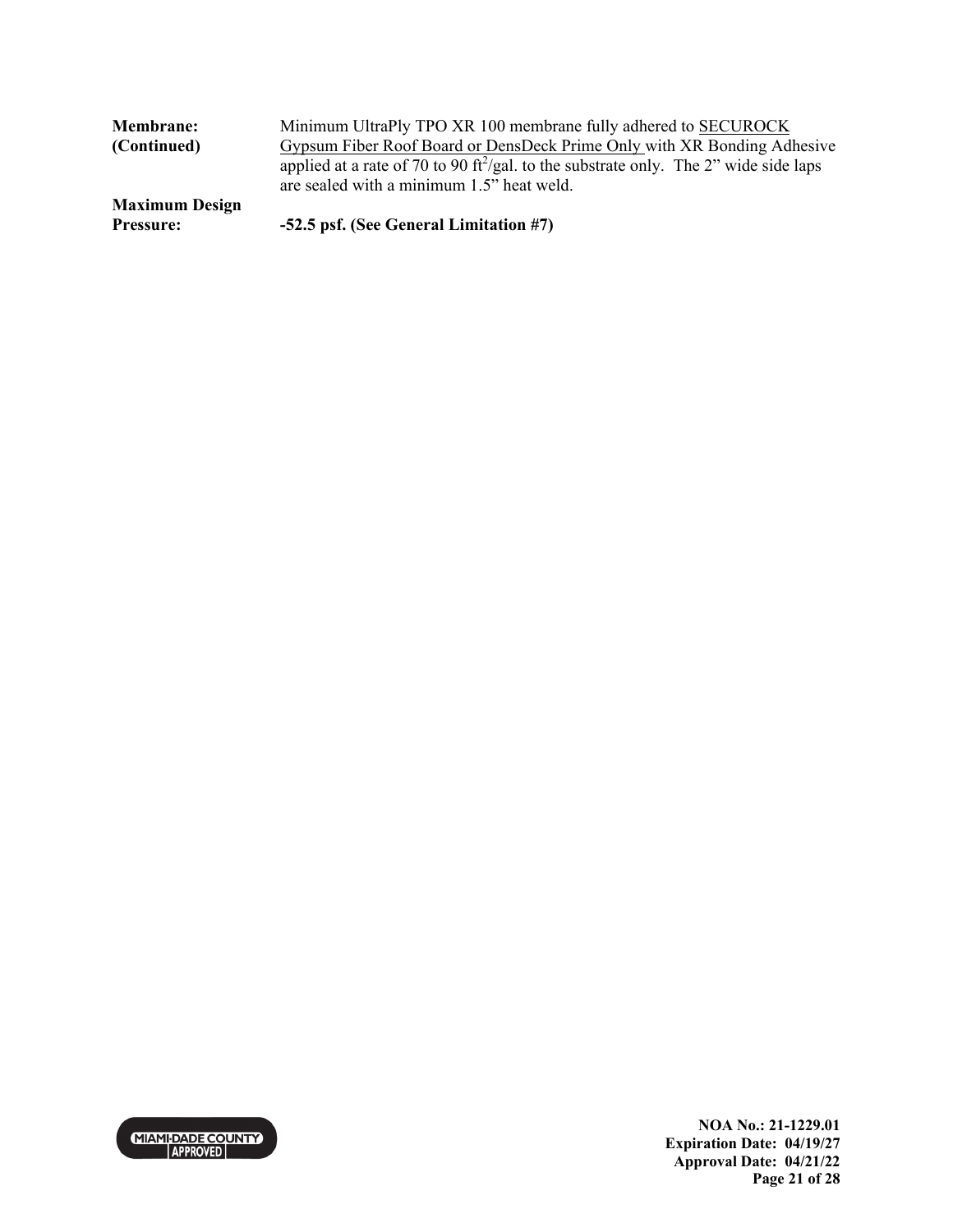| <b>Membrane Type:</b>    | Single Ply, TPO                                                                                                                                                                                  |
|--------------------------|--------------------------------------------------------------------------------------------------------------------------------------------------------------------------------------------------|
| Deck Type 11:            | Wood, Insulated                                                                                                                                                                                  |
| <b>Deck Description:</b> | 19/32" or greater plywood attached to min. 2" x 4" supports spaced max. 24"<br>with 10d nails spaced 4" o.c. at the perimeter of plywood and 8d nails spaced 6"<br>o.c. at the field of plywood. |

**System Type D(1):** Membrane mechanically attached over preliminary fastened insulation.

**All General and System Limitations apply. Roof accessories not listed in Table 1 of this NOA are not approved and shall not be installed unless said accessories demonstrate compliance with prescriptive Florida Building Code requirements and are field fabricated utilizing the approved membranes listed in Table 1.** 

| <b>Base Insulation Layer</b>                           | <b>Insulation Fasteners</b><br>(Table 3) | Fastener<br>Density/ $ft^2$ |
|--------------------------------------------------------|------------------------------------------|-----------------------------|
| ISO 95+GL, GenFlex ISO Insulation                      |                                          |                             |
| Minimum 1.5" thick                                     | N/A                                      | N/A                         |
| <b>Top Insulation Layer (Optional)</b>                 | <b>Insulation Fasteners</b><br>(Table 3) | Fastener<br>Density/ $ft^2$ |
| <b>DensDeck, DensDeck Prime</b><br>Minimum 0.25" thick | N/A                                      | N/A                         |

**Note: All insulation shall have preliminary attachment, prior to the installation of the roofing membrane at a minimum application rate of five (5) Heavy Duty fasteners and Insulation Fastening Plates per 4' X 8' insulation board. Please refer to Roofing Application Standard RAS 117 for insulation attachment.**

| <b>Fire Barrier:</b>               | None.                                                                                                                                                                                                                                             |
|------------------------------------|---------------------------------------------------------------------------------------------------------------------------------------------------------------------------------------------------------------------------------------------------|
| <b>Membrane:</b>                   | Firestone minimum 45 mil UltraPly TPO reinforced membrane attached to deck<br>through the preliminary attached insulation as described below.                                                                                                     |
|                                    | Membrane is mechanically attached using Firestone Heavy Duty Fasteners and<br>Firestone HD Seam Plates 2-3/8" diameter spaced 6" o.c. within minimum 5.5"<br>wide laps. Laps are spaced maximum 90" o.c. and sealed with minimum 5" heat<br>weld. |
| <b>Maximum Design</b><br>Pressure: | -60 psf. (See General Limitation #7)                                                                                                                                                                                                              |

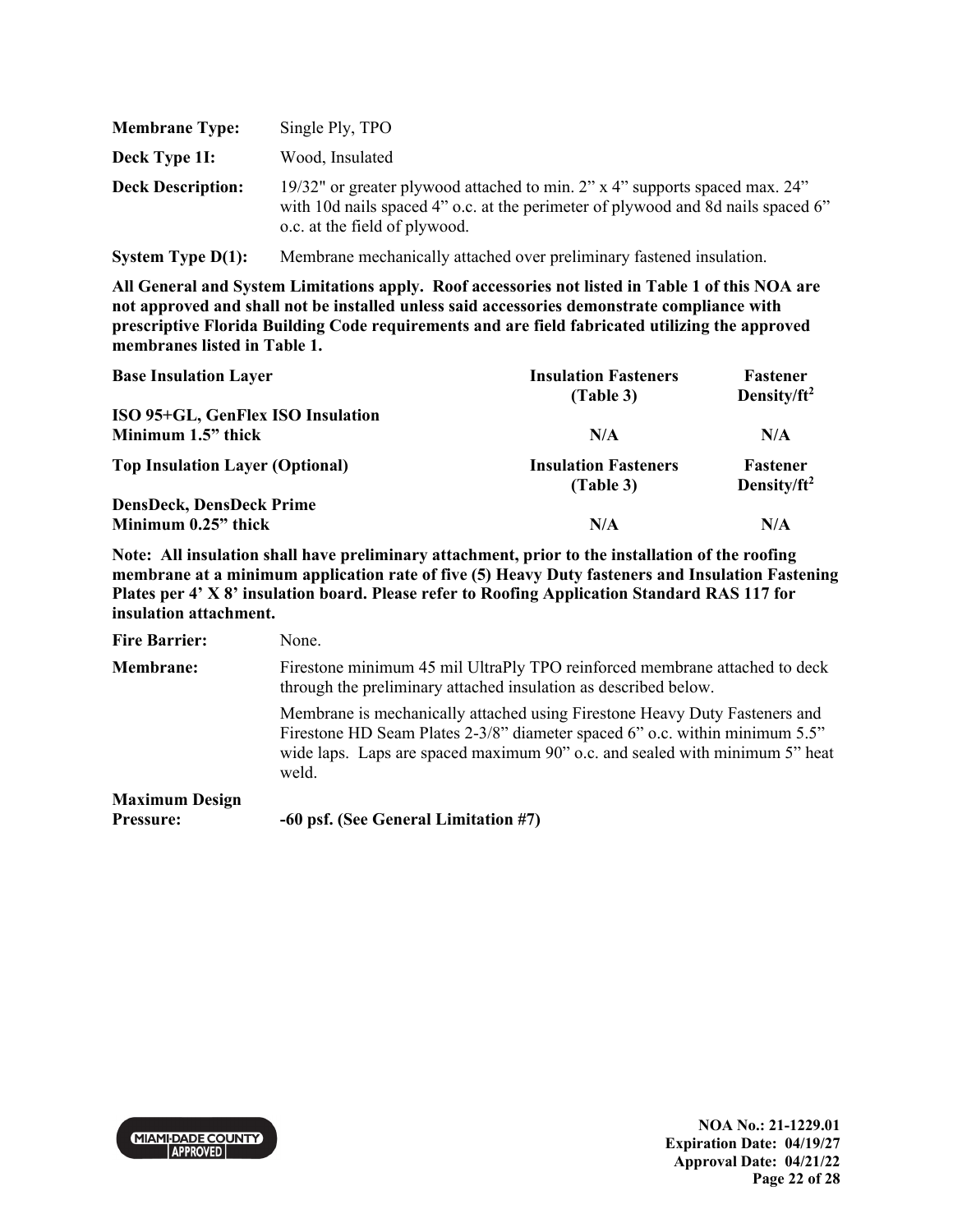| <b>Membrane Type:</b>    | Single Ply, TPO                                                                                                                                                                                                        |
|--------------------------|------------------------------------------------------------------------------------------------------------------------------------------------------------------------------------------------------------------------|
| Deck Type 11:            | Wood, Insulated                                                                                                                                                                                                        |
| <b>Deck Description:</b> | 19/32" or greater plywood attached to min. 2" x 4" supports spaced max. 24"<br>with 0.113-inch x 2-3/8-inch ring shank nails spaced 6" o.c. at the perimeter of<br>plywood and spaced 6" o.c. at the field of plywood. |

**System Type D(2):** Membrane mechanically attached over preliminary fastened insulation.

**All General and System Limitations apply. Roof accessories not listed in Table 1 of this NOA are not approved and shall not be installed unless said accessories demonstrate compliance with prescriptive Florida Building Code requirements and are field fabricated utilizing the approved membranes listed in Table 1.** 

| <b>Base Insulation Layer (Optional)</b>                                    | <b>Insulation Fasteners</b>              | <b>Fastener</b>                            |
|----------------------------------------------------------------------------|------------------------------------------|--------------------------------------------|
|                                                                            | (Table 3)                                | Density/ft <sup>2</sup>                    |
| ISO 95+GL, GenFlex ISO Insulation, RESISTA, Coated Glass Facer,            |                                          |                                            |
| Minimum 1" thick                                                           | N/A                                      | N/A                                        |
| <b>Top Insulation Layer</b>                                                | <b>Insulation Fasteners</b><br>(Table 3) | <b>Fastener</b><br>Density/ft <sup>2</sup> |
| <b>DensDeck, SECUROCK Glass Mat Roof Board, SECUROCK Gypsum Roof Board</b> |                                          |                                            |
| Minimum 1/4" thick                                                         | N/A                                      | N/A                                        |
| <b>RESISTA, Coated Glass Facer,</b>                                        |                                          |                                            |
| Minimum 1" thick                                                           | N/A                                      | N/A                                        |
| <b>ISOGARD HD Composite, GenFlex HD Composite ISO</b>                      |                                          |                                            |
| Minimum 2" thick                                                           | N/A                                      | N/A                                        |

**Note: All layers of insulation and membrane shall be simultaneously attached. See membrane below for fasteners and densities. Please refer to Roofing Application Standard RAS 117 for insulation attachment requirements. Insulation shall have preliminary attachment, prior to the installation of the roofing membrane.** 

**Membrane:** Minimum 60 mil UltraPly TPO membrane (120" wide) attached to deck through the preliminary attached insulation as described below.

> Membrane is mechanically attached using Firestone Heavy Duty Fasteners and Firestone HD Seam Plates fastened 5" o.c. in rows spaced 114" o.c. The 6 inch wide side laps are sealed with minimum 1.5" heat weld.

#### **Maximum Design Pressure: -45 psf. (See General Limitation #7)**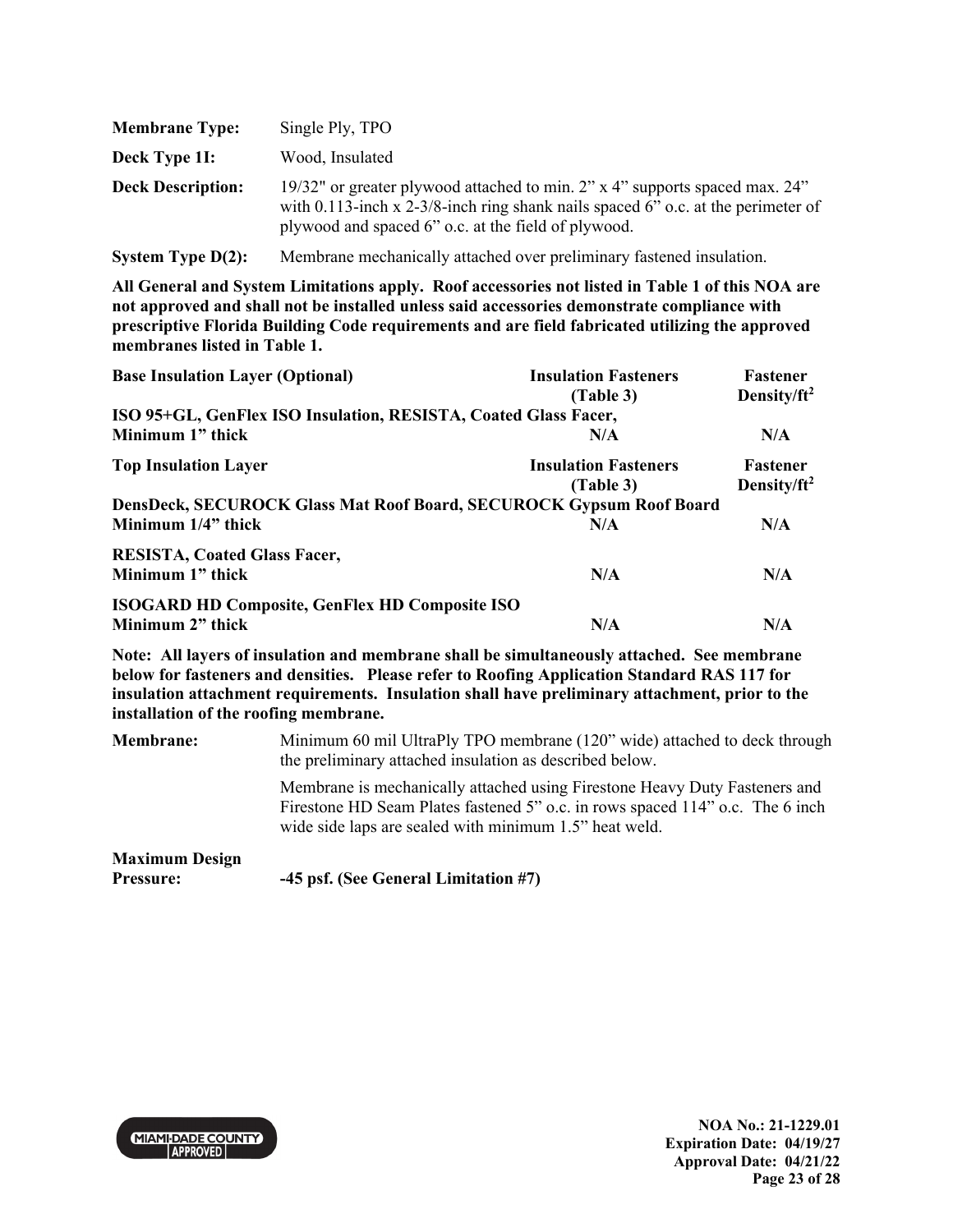| <b>Membrane Type:</b>    | Single Ply, TPO                                                                                                                                                                                                            |
|--------------------------|----------------------------------------------------------------------------------------------------------------------------------------------------------------------------------------------------------------------------|
| Deck Type 11:            | Wood, Insulated                                                                                                                                                                                                            |
| <b>Deck Description:</b> | $5/8$ " or greater plywood attached to min. 2" x 4" supports spaced max. 24" with<br>0.113-inch x 2-3/8-inch ring shank nails spaced $6$ " o.c. at the perimeter of<br>plywood and spaced 6" o.c. at the field of plywood. |

**System Type D(3):** Membrane induction welded over preliminary fastened insulation.

**All General and System Limitations apply. Roof accessories not listed in Table 1 of this NOA are not approved and shall not be installed unless said accessories demonstrate compliance with prescriptive Florida Building Code requirements and are field fabricated utilizing the approved membranes listed in Table 1.** 

| <b>Base Insulation Layer (Optional)</b>                         | <b>Insulation Fasteners</b> | <b>Fastener</b>         |
|-----------------------------------------------------------------|-----------------------------|-------------------------|
|                                                                 | (Table 3)                   | Density/ft <sup>2</sup> |
| ISO 95+GL, GenFlex ISO Insulation, RESISTA, Coated Glass Facer, |                             |                         |
| Minimum 1" thick                                                | N/A                         | N/A                     |
| <b>Top Insulation Layer</b>                                     | <b>Insulation Fasteners</b> | <b>Fastener</b>         |
|                                                                 | (Table 3)                   | Density/ft <sup>2</sup> |
| <b>DensDeck, SECUROCK Gypsum Roof Board</b>                     |                             |                         |
| Minimum 1/4" thick                                              | N/A                         | N/A                     |
| RESISTA, Coated Glass Facer, ISO 95+ GL, GenFlex ISO Insulation |                             |                         |
| Minimum 1" thick                                                | N/A                         | N/A                     |
| <b>ISOGARD HD Composite, GenFlex HD Composite ISO</b>           |                             |                         |
| Minimum $1-1/2$ " thick                                         | N/A                         | N/A                     |

**Note: All layers of insulation and membrane shall be simultaneously attached. See membrane below for fasteners and densities. Please refer to Roofing Application Standard RAS 117 for insulation attachment requirements. Insulation shall have preliminary attachment, prior to the installation of the roofing membrane.** 

| <b>Membrane:</b>      | Minimum 45 mil UltraPly TPO membrane attached to support joists through the<br>preliminary attached insulation as described below.                                                                                                                                                                                                                                                                                                    |
|-----------------------|---------------------------------------------------------------------------------------------------------------------------------------------------------------------------------------------------------------------------------------------------------------------------------------------------------------------------------------------------------------------------------------------------------------------------------------|
|                       | Firestone UltraPly TPO InvisiWeld Plates or TPO InvisiWeld-S Plates are placed<br>over substrate and fastened directly into the support joists using Firestone Heavy<br>Duty Fasteners spaced 6" o.c. in rows of fasteners spaced 96" o.c. Membrane is<br>installed over the Firestone UltraPly TPO InvisiWeld or InvisiWeld-S Plates and<br>bonded to each plate. The 2" wide side laps are sealed with a minimum 1.5" heat<br>weld. |
| <b>Maximum Design</b> |                                                                                                                                                                                                                                                                                                                                                                                                                                       |
| <b>Pressure:</b>      | -75 psf. (See General Limitation #7)                                                                                                                                                                                                                                                                                                                                                                                                  |

**MIAMI-DADE COUNTY APPROVED**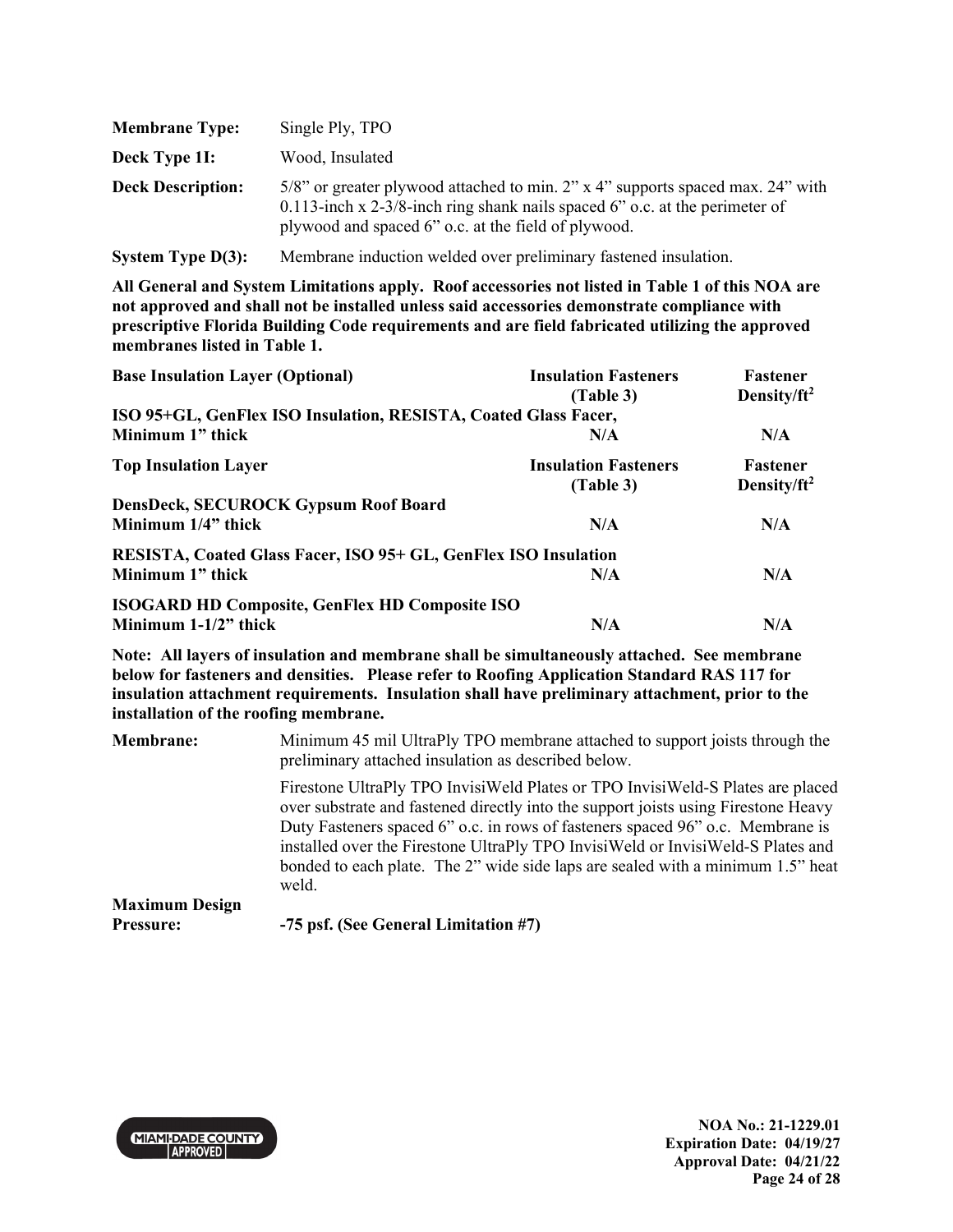| <b>Membrane Type:</b>    | Single Ply, TPO                                                                                                                          |
|--------------------------|------------------------------------------------------------------------------------------------------------------------------------------|
| Deck Type 1:             | Wood, Non-Insulated                                                                                                                      |
| <b>Deck Description:</b> | 5/8" Type B-C APA Rated plywood attached to wood joist having a maximum<br>spacing of 24" with 8d nails 2.5 in. long spaced max. 6" o.c. |
| System Type $E(1)$ :     | Membrane mechanically attached.                                                                                                          |

| (Optional) Slip<br><b>Sheet:</b> | Miami-Dade Approved ASTM D226 Type II or ASTM D4869 Type IV<br>membranes.                                                                                                                                                               |
|----------------------------------|-----------------------------------------------------------------------------------------------------------------------------------------------------------------------------------------------------------------------------------------|
| <b>Membrane:</b>                 | Minimum 45 mil Firestone UltraPly TPO reinforced membrane attached to deck<br>as described below.                                                                                                                                       |
|                                  | Membrane is mechanically attached using Firestone Heavy Duty Fasteners and<br>Firestone HD Seam Plates spaced 6" o.c. within minimum 6" wide laps. The<br>side laps are spaced maximum 72" o.c. and sealed with minimum 1.5" heat weld. |
| <b>Maximum Design</b>            |                                                                                                                                                                                                                                         |
| <b>Pressure:</b>                 | -45 psf. (See General Limitation #7)                                                                                                                                                                                                    |

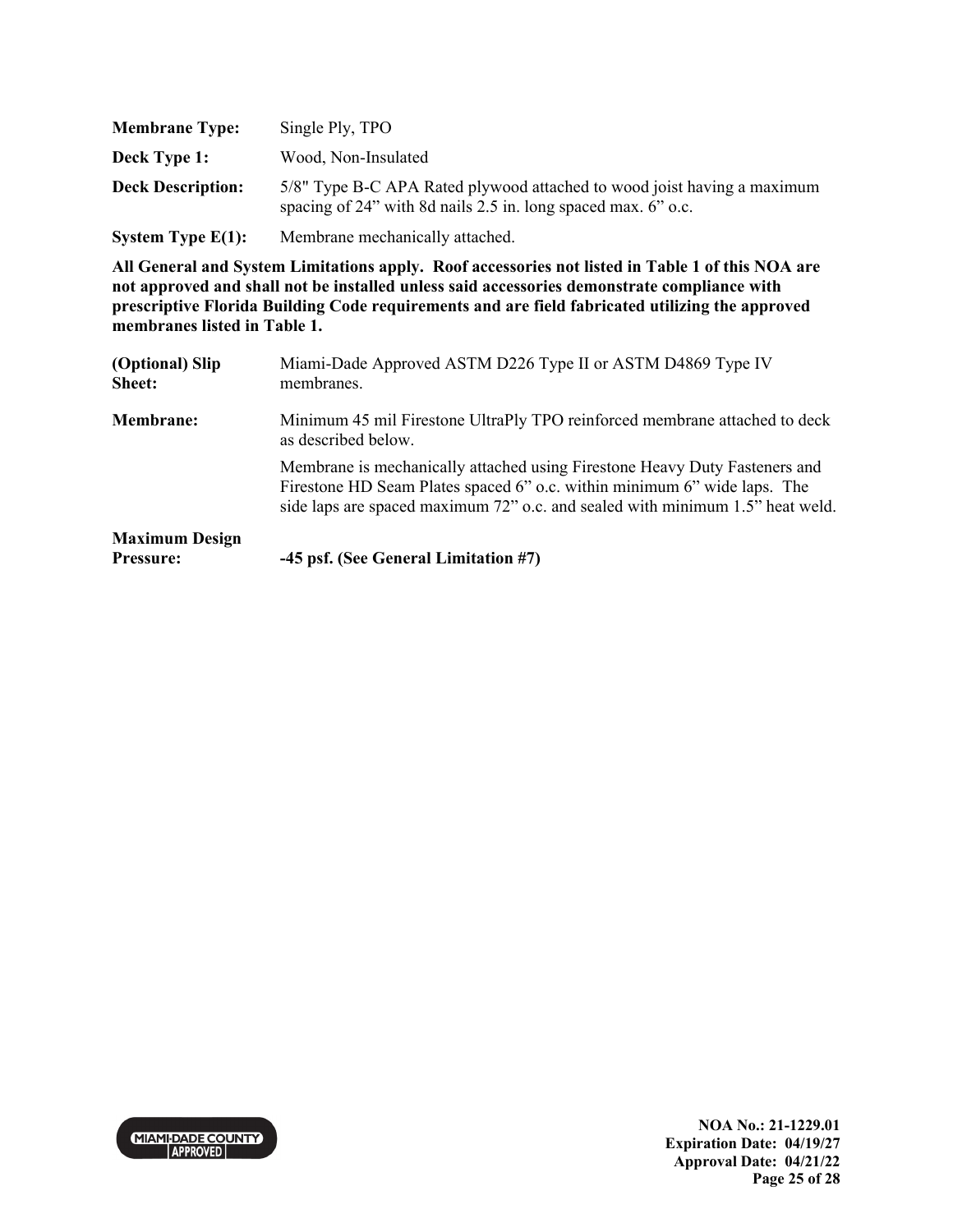| <b>Membrane Type:</b>    | Single Ply, TPO                                                                                                                          |
|--------------------------|------------------------------------------------------------------------------------------------------------------------------------------|
| Deck Type 1:             | Wood, Non-Insulated                                                                                                                      |
| <b>Deck Description:</b> | 5/8" Type B-C APA Rated plywood attached to wood joist having a maximum<br>spacing of 24" with 8d nails 2.5 in. long spaced max. 6" o.c. |
| System Type $E(2)$ :     | Membrane induction welded.                                                                                                               |

| (Optional) Slip<br><b>Sheet:</b> | Miami-Dade Approved ASTM D226 Type II or ASTM D 4869 Type IV<br>membranes.                                                                                                                                                                                                                                                                                                                    |
|----------------------------------|-----------------------------------------------------------------------------------------------------------------------------------------------------------------------------------------------------------------------------------------------------------------------------------------------------------------------------------------------------------------------------------------------|
| <b>Membrane:</b>                 | Minimum 45 mil Firestone UltraPly TPO reinforced membrane attached to deck<br>as described below.                                                                                                                                                                                                                                                                                             |
|                                  | Firestone UltraPly TPO InvisiWeld Plates or InvisiWeld-S Plates are placed over<br>substrate and fastened using Firestone Heavy Duty Fasteners spaced 6" o.c. in<br>rows of fasteners spaced 72" o.c. Membrane is installed over the Firestone<br>UltraPly TPO InvisiWeld or InvisiWeld-S Plates and bonded to each plate. The<br>2" wide side laps are sealed with a minimum 1.5" heat weld. |
| <b>Maximum Design</b>            |                                                                                                                                                                                                                                                                                                                                                                                               |
| Pressure:                        | -52.5 psf. (See General Limitation #7)                                                                                                                                                                                                                                                                                                                                                        |

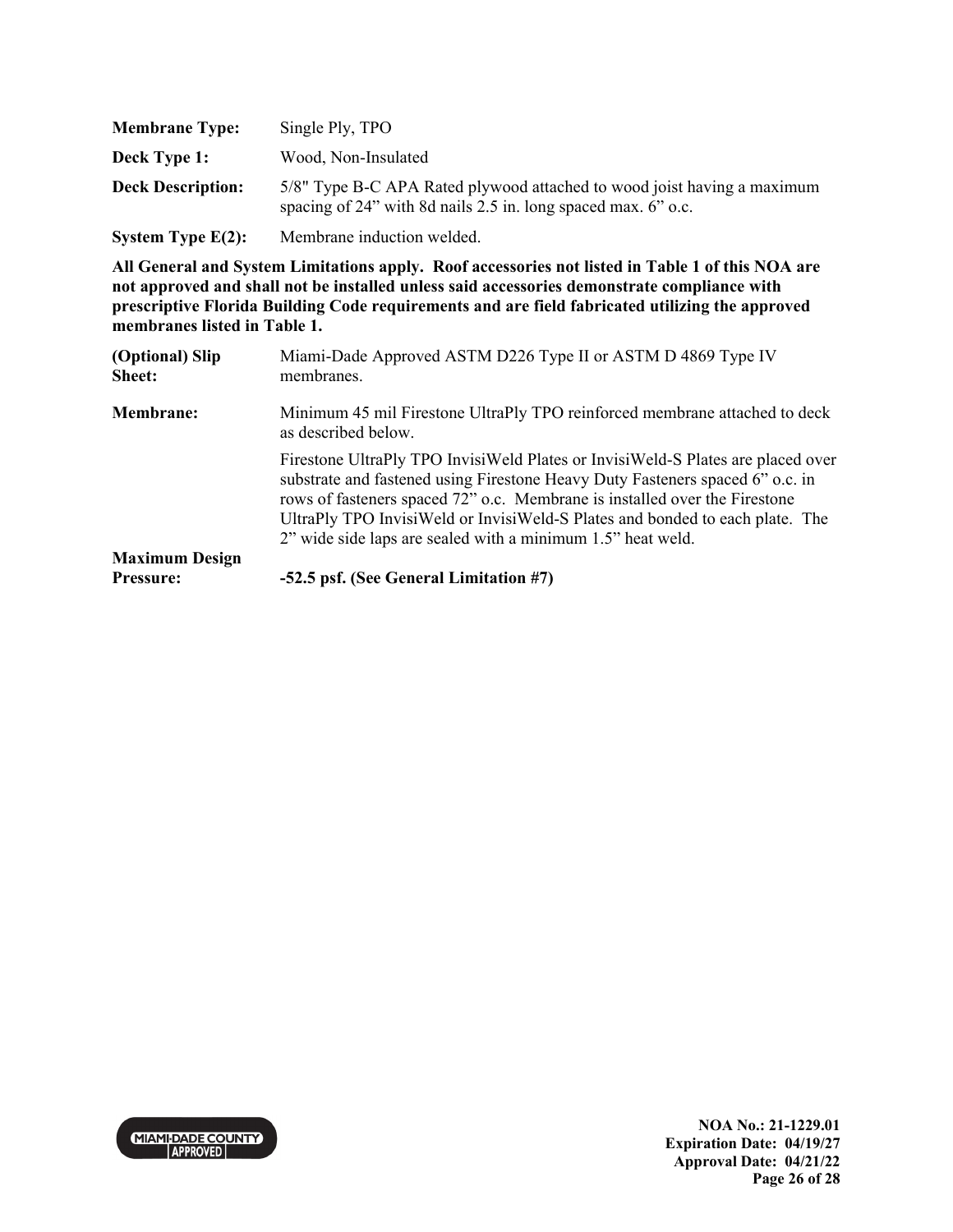| <b>Membrane Type:</b>    | Single Ply, TPO                                                                                                                                   |
|--------------------------|---------------------------------------------------------------------------------------------------------------------------------------------------|
| Deck Type 1:             | Wood, Non-Insulated                                                                                                                               |
| <b>Deck Description:</b> | 5/8" Type B-C APA Rated plywood attached to wood joist having a maximum<br>spacing of 24" with No. 8 deck screws 2.5 in. long spaced max. 6" o.c. |
| System Type $E(3)$ :     | Membrane induction welded.                                                                                                                        |

| (Optional) Slip<br><b>Sheet:</b> | Miami-Dade Approved ASTM D226 Type II or ASTM D4869 Type IV<br>membranes.                                                                                                                                                                                                                                                                                                                         |
|----------------------------------|---------------------------------------------------------------------------------------------------------------------------------------------------------------------------------------------------------------------------------------------------------------------------------------------------------------------------------------------------------------------------------------------------|
| <b>Membrane:</b>                 | Minimum 45 mil Firestone UltraPly TPO reinforced membrane attached to deck<br>as described below.                                                                                                                                                                                                                                                                                                 |
|                                  | Firestone UltraPly TPO InvisiWeld Plates or TPO InvisiWeld-S Plates are placed<br>over substrate and fastened using Firestone Heavy Duty Fasteners spaced 6" o.c.<br>in rows of fasteners spaced 60" o.c. Membrane is installed over the Firestone<br>UltraPly TPO InvisiWeld or InvisiWeld-S Plates and bonded to each plate. The<br>2" wide side laps are sealed with a minimum 1.5" heat weld. |
| <b>Maximum Design</b>            |                                                                                                                                                                                                                                                                                                                                                                                                   |
| <b>Pressure:</b>                 | -82.5 psf. (See General Limitation #7)                                                                                                                                                                                                                                                                                                                                                            |